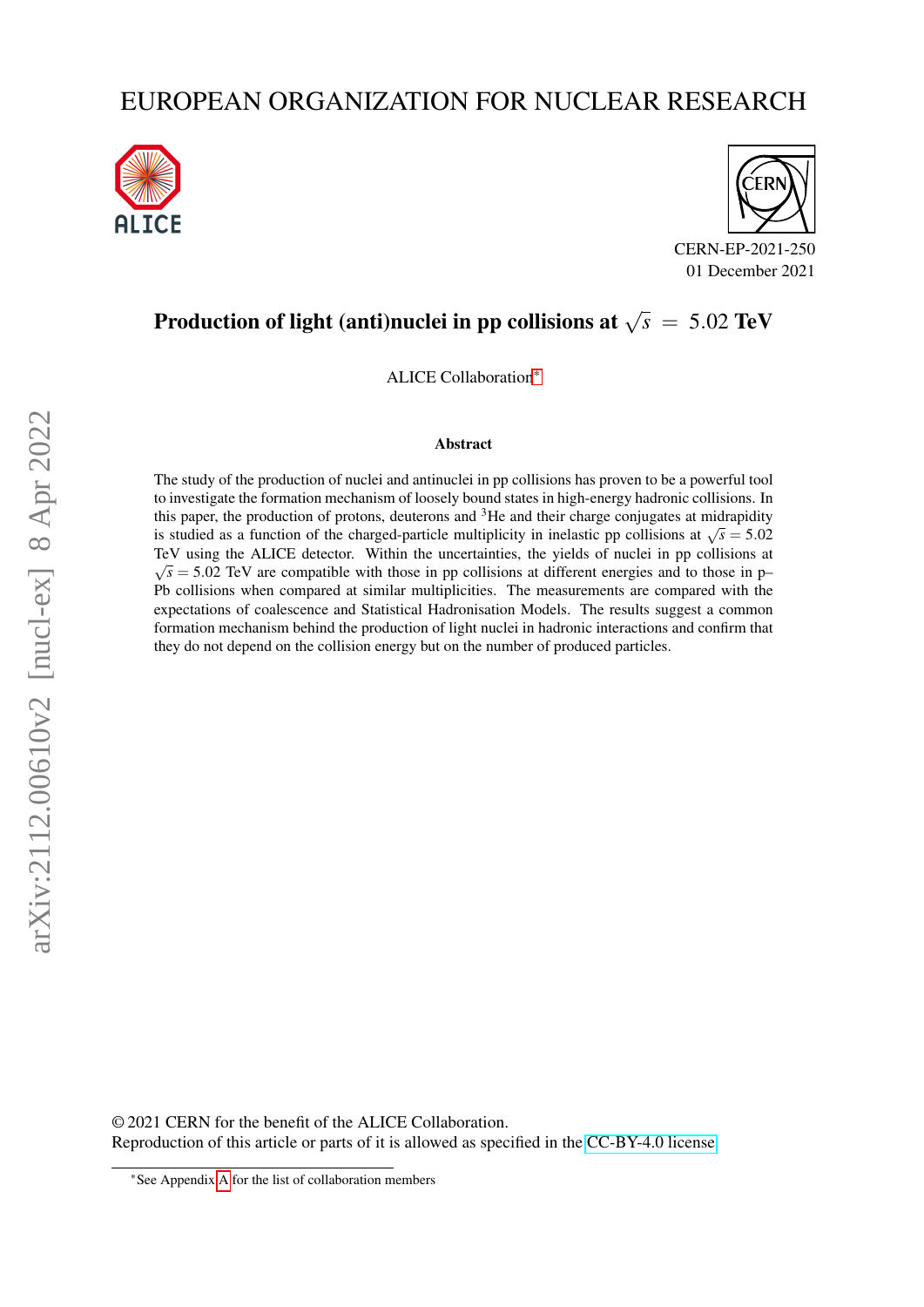## 1 Introduction

Light (anti)nuclei are abundantly produced in ultrarelativistic heavy-ion collisions [\[1–](#page-11-0)[3\]](#page-11-1) at the Large Hadron Collider (LHC), but their measurement in pp collisions is challenging due to their lower production yields. As a consequence, until few years ago there were only few measurements of the production rates of (anti)nuclei in small collision systems [\[1,](#page-11-0) [4–](#page-11-2)[6\]](#page-11-3). This has recently changed thanks to the large pp data samples collected by ALICE at the LHC, which allow us to perform more precise and differential measurements of the production of light (anti)nuclei. In this paper, we present the detailed study of the multiplicity and transverse momentum dependence of (anti)proton, (anti)deuteron and (anti) ${}^{3}$ He production in pp collisions at  $\sqrt{s}$  = 5.02 TeV. The results shown in the following are the most accurate obtained so far in small systems and represent the full compilation of data available for pp collisions at different energies at the end of the LHC Run 2.

The production mechanism of light (anti)nuclei in high-energy hadronic collisions is not fully understood. The classes of models used for comparison with the experimental results are the Statistical Hadronisation Models (SHM) and the coalescence models. SHMs assume that particles originated from an excited region evenly occupy all the available states in phase space [\[7\]](#page-11-4). Pb–Pb collisions, characterised by a large extension of the particle-emitting source and hence considered as large systems, are described according to a grand canonical ensemble [\[8\]](#page-11-5). On the contrary, pp and p–Pb collisions, which are characterised by a small size and are considered as small systems, must be described based on a canonical ensemble, requiring the local conservation of the appropriate quantum numbers [\[9\]](#page-11-6). The expression Canonical Statistical Model (CSM) is used to underline the canonical description.

An important observable that provides information on the production mechanism is the ratio between the  $p_T$ -integrated yields of nuclei and protons. The measured d/p and <sup>3</sup>He/p ratios show a rather constant behaviour as a function of centrality in Pb–Pb collisions. In contrast to that, they increase in pp and p–Pb collisions with increasing multiplicity, finally reaching the values measured in Pb–Pb collisions [\[1,](#page-11-0) [10,](#page-11-7) [11\]](#page-11-8). The constant nuclei-to-proton ratios in large collision systems is predicted by the SHMs [\[12\]](#page-11-9), while the experimentally determined difference between small and large systems can be qualitatively explained as an effect of the canonical suppression of the nuclei yields for small system sizes. The prediction of the CSM saturates towards the grand canonical value at larger system size [\[13\]](#page-11-10) .

In coalescence models, (anti)nuclei are formed by nucleons close in phase space [\[14\]](#page-12-0). In this approach, the coalescence parameter  $B_A$  relates the production of (anti)protons to the one of (anti)nuclei.  $B_A$  is defined as

<span id="page-1-0"></span>
$$
B_{\rm A}\left(p_{\rm T}^{\rm p}\right) = \frac{1}{2\pi p_{\rm T}^{\rm A}} \frac{\mathrm{d}^2 N_{\rm A}}{\mathrm{d}y \mathrm{d}p_{\rm T}^{\rm A}} \left/ \left(\frac{1}{2\pi p_{\rm T}^{\rm p}} \frac{\mathrm{d}^2 N_{\rm p}}{\mathrm{d}y \mathrm{d}p_{\rm T}^{\rm p}}\right)^{\rm A},\right.\tag{1}
$$

where  $p_T$  is the transverse momentum, *y* the rapidity and *N* the number of particles. The labels p and *A* are used to denote properties related to protons and nuclei with mass number *A*, respectively. The production spectra of the (anti)protons are evaluated at the transverse momentum of the nucleus divided by the mass number, so that  $p_T^{\rm p} = p_T^{\rm A}/A$ . Neutron spectra are assumed to be equal to proton spectra, due to the isospin symmetry restoration in hadron collisions at the LHC. Since the coalescence process is expected to occur at the late stages of the collision, the  $B_A$  parameter is related to the emission volume. In a simple coalescence approach, which describes the uncorrelated particle emission from a point-like source,  $B_A$  is expected to be independent of  $p_T$  and multiplicity. In this context, the measurements of the nuclei-to-proton ratios and of the  $B_A$  parameters in pp collisions at  $\sqrt{s} = 5.02$  TeV reported in this paper are important to complete the present picture of the production of light nuclei in small systems. In addition, the increased statistics exploited in the present analysis will allow us to better constrain the models, thus to provide important inputs to both the theoretical and experimental communities.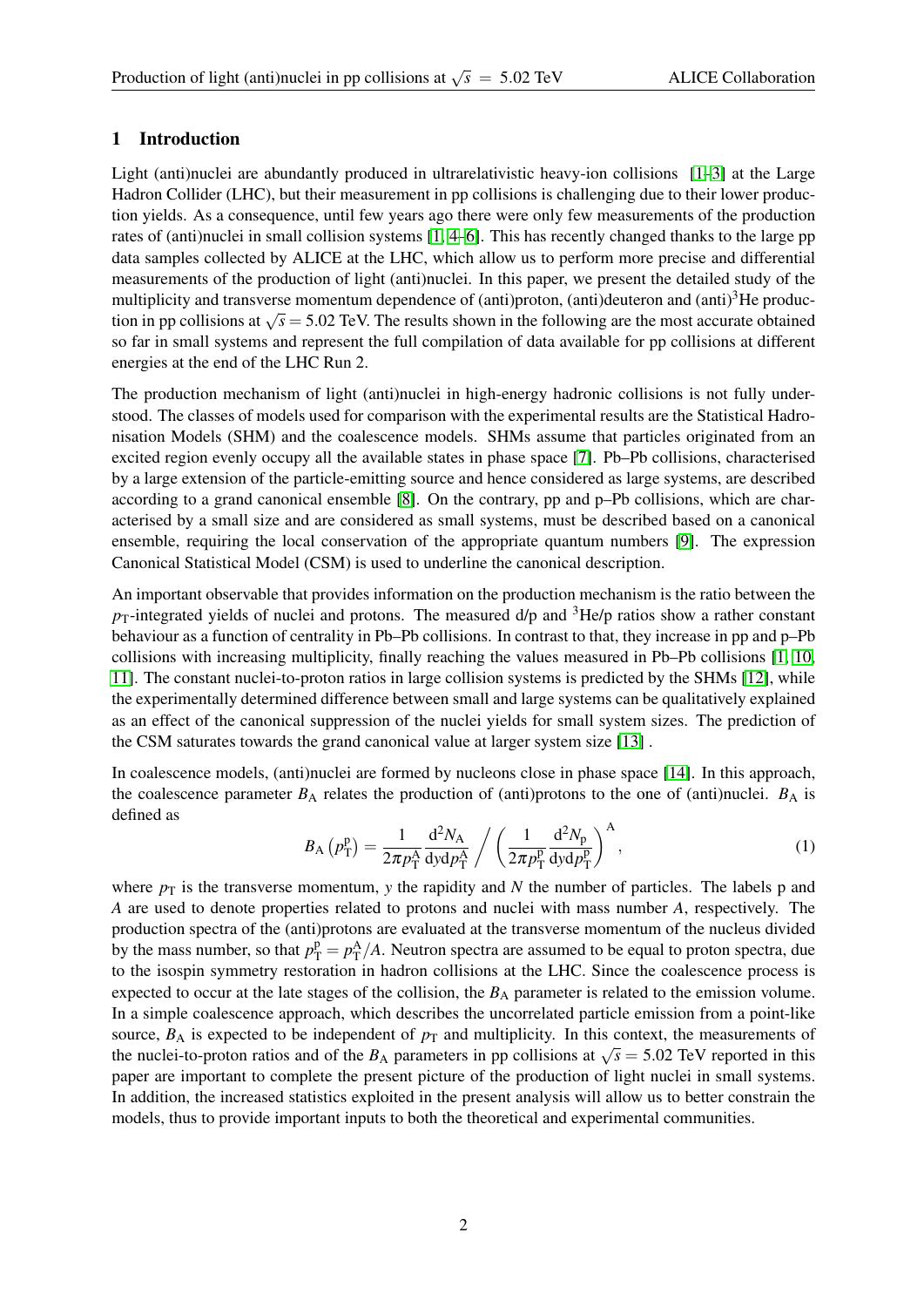## 2 The ALICE apparatus

A detailed description of the ALICE detectors can be found in [\[15,](#page-12-1) [16\]](#page-12-2) and references therein. In the following more information is given on the sub-detectors used to perform the analysis presented in this work, namely the V0, the Inner Tracking System (ITS), the Time Projection Chamber (TPC) and the Time-of-Flight (TOF). All of them are located inside a solenoidal magnet creating a magnetic field parallel to the beam line, with an intensity of 0.5 T for the data sample here considered.

The V0 detector [\[17\]](#page-12-3) is formed by two arrays of scintillation counters placed around the beam pipe on either side of the interaction point. They cover the pseudorapidity ranges  $2.8 \le \eta \le 5.1$  (VOA) and  $-3.7 < \eta < -1.7$  (VOC). The collision multiplicity is estimated using the signal amplitude in the VO detector, which is also used as a trigger detector. More details will be given in Section [3.](#page-2-0)

The ITS [\[18\]](#page-12-4) provides high resolution track points in the proximity of the interaction region and consists of three subsystems. Going from the innermost to the outermost subsystem, we find: two layers of Silicon Pixel Detectors (SPD), two layers of Silicon Drift Detectors (SDD) and two layers equipped with double-sided Silicon Strip Detectors (SSD). The ITS extends radially from 3.9 cm to 43 cm, it is hermetic in azimuth and it covers the pseudorapidity range  $|\eta| < 0.9$ .

The same pseudorapidity range is covered by the TPC [\[19\]](#page-12-5), which is the main tracking detector, consisting of a hollow cylinder whose axis coincides with the nominal beam axis. The active volume, filled with a Ne/CO<sub>2</sub>/N<sub>2</sub> gas mixture at atmospheric pressure, has an inner radius of about 85 cm and an outer radius of about 250 cm. The trajectory of a charged particle is estimated using up to 159 combined measurements (clusters) of drift times and radial positions of the ionisation electrons. The charged-particle tracks are then reconstructed by combining the hits in the ITS and the measured clusters in the TPC. The TPC is also used for particle identification (PID) by measuring the specific energy loss  $(dE/dx)$  in the TPC gas. In pp collisions, the  $dE/dx$  in the TPC is measured with a resolution of  $\approx$  5.2% [\[15\]](#page-12-1).

The TOF [\[20\]](#page-12-6) covers the full azimuth for the pseudorapidity interval  $|\eta| < 0.9$ . The detector is based on the Multigap Resistive Plate Chambers (MRPC) technology and is located, with a cylindrical symmetry, at an average distance of 380 cm from the beam axis. The particle identification is based on the difference between the measured time of flight and its expected value, computed for each mass hypothesis from track momentum and length. A precise starting signal for the measurement of the time of flight by the TOF is provided by the T0 detector, consisting of two arrays of Cherenkov counters, T0A and T0C, which cover the pseudorapidity regions  $4.61 \le \eta \le 4.92$  and  $3.28 \le \eta \le 2.97$ , respectively [\[21\]](#page-12-7). The overall resolution on the particles time of flight, including the start time, is  $\approx 80$  ps.

## <span id="page-2-0"></span>3 Data sample

This analysis is based on approximately 900 million pp collisions (events) at  $\sqrt{s} = 5.02$  TeV collected in 2017 by ALICE at the LHC. Events are selected by a minimum-bias (MB) trigger, requiring at least one hit in each of the two V0 detectors. An additional offline rejection is performed to remove events with more than one reconstructed primary vertex (pile-up events) and events triggered by interactions of the beam with the residual gas in the LHC beam pipe [\[17\]](#page-12-3). In total, 1.8% of the collected events are rejected due to these selections.

The production of (anti)nuclei is measured around midrapidity, within a rapidity range of  $|y| < 0.5$ , and within the pseudorapidity interval  $|\eta| < 0.8$  to maximise the detector performance. The selected tracks are required to have at least 70 reconstructed points in the TPC and two points in the ITS in order to guarantee good track momentum and  $dE/dx$  resolution in the relevant  $p<sub>T</sub>$  ranges. In addition, at least one hit in the SPD is required to ensure a resolution of the distance of closest approach to the primary vertex better than 300  $\mu$ m, both along the beam axis (DCA<sub>z</sub>) and in the transverse plane (DCA<sub>xy</sub>) [\[15\]](#page-12-1). The quality of the accepted tracks is checked by requiring the  $\chi^2$  per TPC reconstructed point and per ITS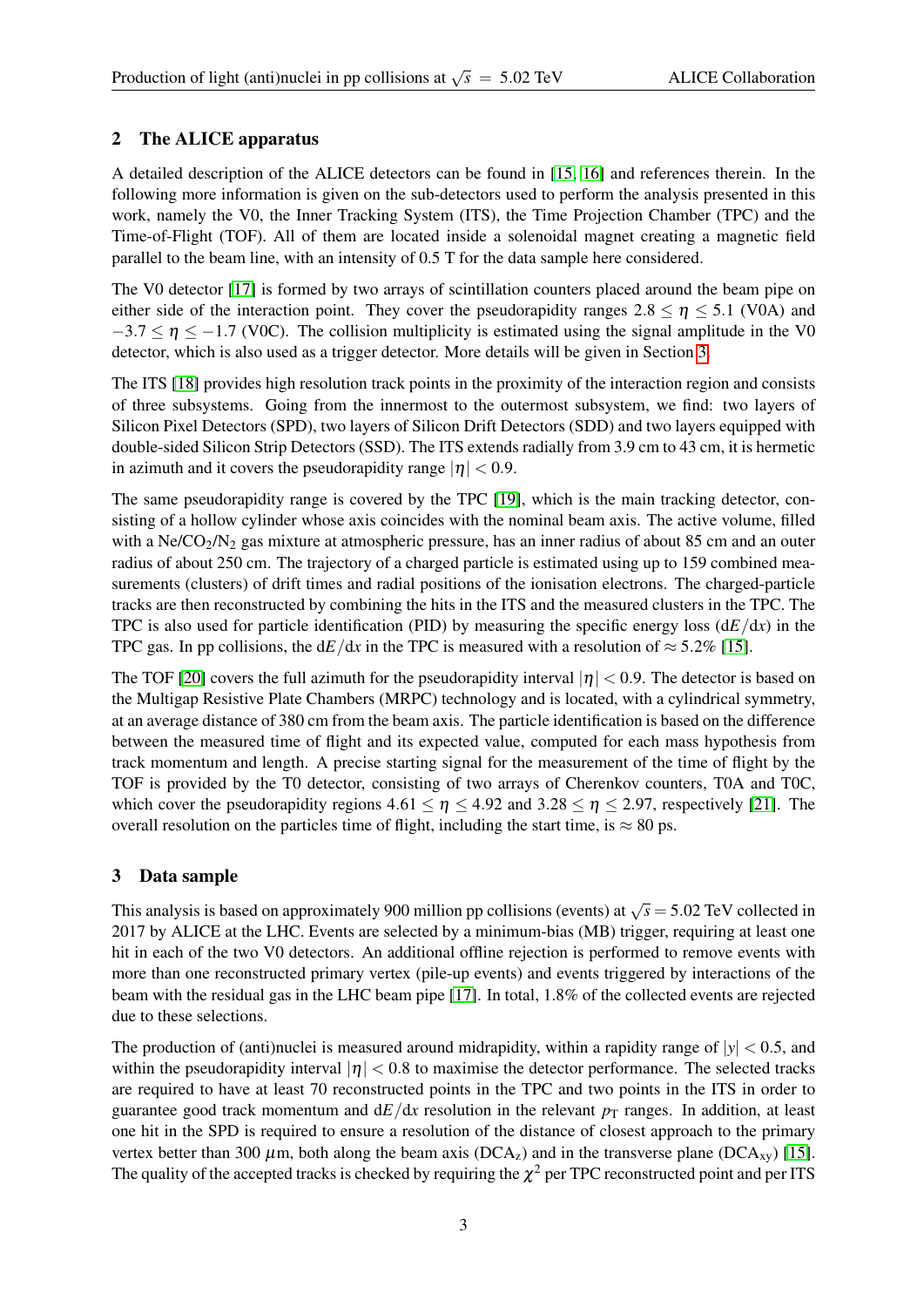| Class        | V <sub>0</sub> |                                                                                                 | dN/dy                 |                          |                               |  |  |
|--------------|----------------|-------------------------------------------------------------------------------------------------|-----------------------|--------------------------|-------------------------------|--|--|
|              | percentile     | $\langle \mathrm{d} N_{\mathrm{ch}} / \mathrm{d} \eta \, \rangle_{ \eta_{\mathrm{lab}}  < 0.5}$ | $p \times 10^{-1}$    | $d \times 10^{-4}$       | $3\text{He} \times 10^{-7}$ ) |  |  |
|              | $0 - 1\%$      | $18.5 \pm 0.2$                                                                                  | $5.0 \pm 0.0 \pm 0.3$ | $10.7 \pm 0.2 \pm 0.7$   |                               |  |  |
| $\mathbf{I}$ | $1 - 5\%$      | $14.5 \pm 0.2$                                                                                  | $4.0 \pm 0.0 \pm 0.2$ | $8.10 \pm 0.07 \pm 0.39$ |                               |  |  |
| Ш            | $5 - 10\%$     | $11.9 \pm 0.2$                                                                                  | $3.4 \pm 0.0 \pm 0.2$ | $6.36 \pm 0.05 \pm 0.32$ |                               |  |  |
| $IV - V$     | $10 - 20\%$    | $9.7 \pm 0.1$                                                                                   | $2.8 \pm 0.0 \pm 0.2$ | $4.92 \pm 0.03 \pm 0.24$ |                               |  |  |
| VI           | $20 - 30\%$    | $7.8 \pm 0.1$                                                                                   | $2.2 \pm 0.0 \pm 0.1$ | $3.60 \pm 0.03 \pm 0.18$ |                               |  |  |
| VII          | $30 - 40\%$    | $6.3 \pm 0.1$                                                                                   | $1.8 \pm 0.0 \pm 0.1$ | $2.65 \pm 0.03 \pm 0.14$ |                               |  |  |
| <b>VIII</b>  | $40 - 50\%$    | $5.2 \pm 0.1$                                                                                   | $1.5 \pm 0.0 \pm 0.1$ | $1.98 \pm 0.02 \pm 0.09$ |                               |  |  |
| IX           | $50 - 70\%$    | $3.9 \pm 0.1$                                                                                   | $1.1 \pm 0.0 \pm 0.1$ | $1.28 \pm 0.01 \pm 0.06$ |                               |  |  |
| X            | $70 - 100\%$   | $2.4 \pm 0.1$                                                                                   | $0.6 \pm 0.0 \pm 0.1$ | $0.48 \pm 0.01 \pm 0.06$ |                               |  |  |
| $I - III$    | $0 - 10\%$     | $13.6 \pm 0.2$                                                                                  |                       |                          | $5.4 \pm 0.3 \pm 0.7$         |  |  |
| $IV - X$     | $10 - 100\%$   | $4.9 \pm 0.1$                                                                                   |                       |                          | $1.5 \pm 0.1 \pm 0.4$         |  |  |
| INEL > 0     | $0 - 100\%$    | $5.5 \pm 0.1$                                                                                   | $1.5 \pm 0.0 \pm 0.1$ | $2.29 \pm 0.01 \pm 0.12$ | $1.7 \pm 0.1 \pm 0.4$         |  |  |

<span id="page-3-0"></span>Table 1: Multiplicity classes for the different measurements, with the corresponding charged-particle multiplicity density at midrapidity  $\langle dN_{ch}/d\eta \rangle$  and percentiles of the INEL > 0 pp cross section, and  $p_T$ -integrated yields d*N*/dy for the different species. For protons, statistical uncertainties are negligible with respect to systematic uncertainties.

reconstructed point to be less than 4 and 36, respectively. Finally, tracks originating from kink topologies of kaon and pion decays are rejected.

Data are divided into multiplicity intervals classified by a roman numeral from I to X, going from the highest to the lowest multiplicity [\[10\]](#page-11-7). In order to achieve a higher statistical precision, classes are merged into nine classes for (anti)protons and (anti)deuterons and into two classes for (anti)helion. The multiplicity classes are defined from the mean of the V0 signal amplitudes as percentiles of the INEL  $> 0$ pp cross section, where  $INEL > 0$  events are defined as collisions with at least one charged particle in the pseudorapidity region  $|\eta| < 1$  [\[22\]](#page-12-8). The mean charged-particle multiplicities for each class,  $\langle dN_{ch}/d\eta \rangle$ , are listed in Table [1.](#page-3-0)

#### 4 Data analysis

#### 4.1 Raw yield extraction

The first important step in the analysis is the particle identification. As already shown in previous works [\[1,](#page-11-0) [6,](#page-11-3) [10,](#page-11-7) [23,](#page-12-9) [24\]](#page-12-10), the identification of (anti)nuclei is performed with two different methods, depending on the particle species and on the transverse momentum. For (anti)protons and (anti)deuterons with  $p_T < 1$  GeV/*c*, the identification relies on the measurement of the  $dE/dx$  using the TPC. The number of signal candidates is extracted through a fit with a Gaussian with two exponential tails to the  $n_{\sigma_{TPC}}$ distribution for each  $p_T$  interval. The  $n_{\sigma_{\text{TPC}}}$  is defined as the difference between the measured and the expected  $dE/dx$  for each particle species, divided by  $dE/dx$  resolution of the TPC. For  $p<sub>T</sub> \ge 1$  GeV/*c*, it is more difficult to separate (anti)protons and (anti)deuterons from other charged particles of  $|Z| = 1$ . Therefore, PID is performed using the TOF detector information in addition. The squared mass of the particle is evaluated as  $m^2 = p^2 (t_{\text{TOF}}^2/L^2 - 1/c^2)$ , where  $t_{\text{TOF}}$  is the measured time of flight, *L* is the length of the track and *p* is the momentum of the particle. In order to reduce the background, the tracks are in addition required to have  $|n_{\sigma_{\text{TPC}}}| < 3$ . The squared mass distributions of the signal are fitted with a Gaussian function with an exponential tail. Background originating from other particle species or from the random match of a TOF hit with another track significantly increases with  $p<sub>T</sub>$  and is modelled with the sum of Gaussian and exponential functions. For (anti)helion, only the TPC d*E*/d*x* measurement is used, because their signal in the TPC can be easily separated from the one of other particle species, due to the electric charge (Z = 2). The raw yield of (anti)helion is obtained through a fit of the  $n_{\sigma_{TPC}}$  with a Gaussian function for the signal and a Gaussian function for the contamination coming from (anti)triton,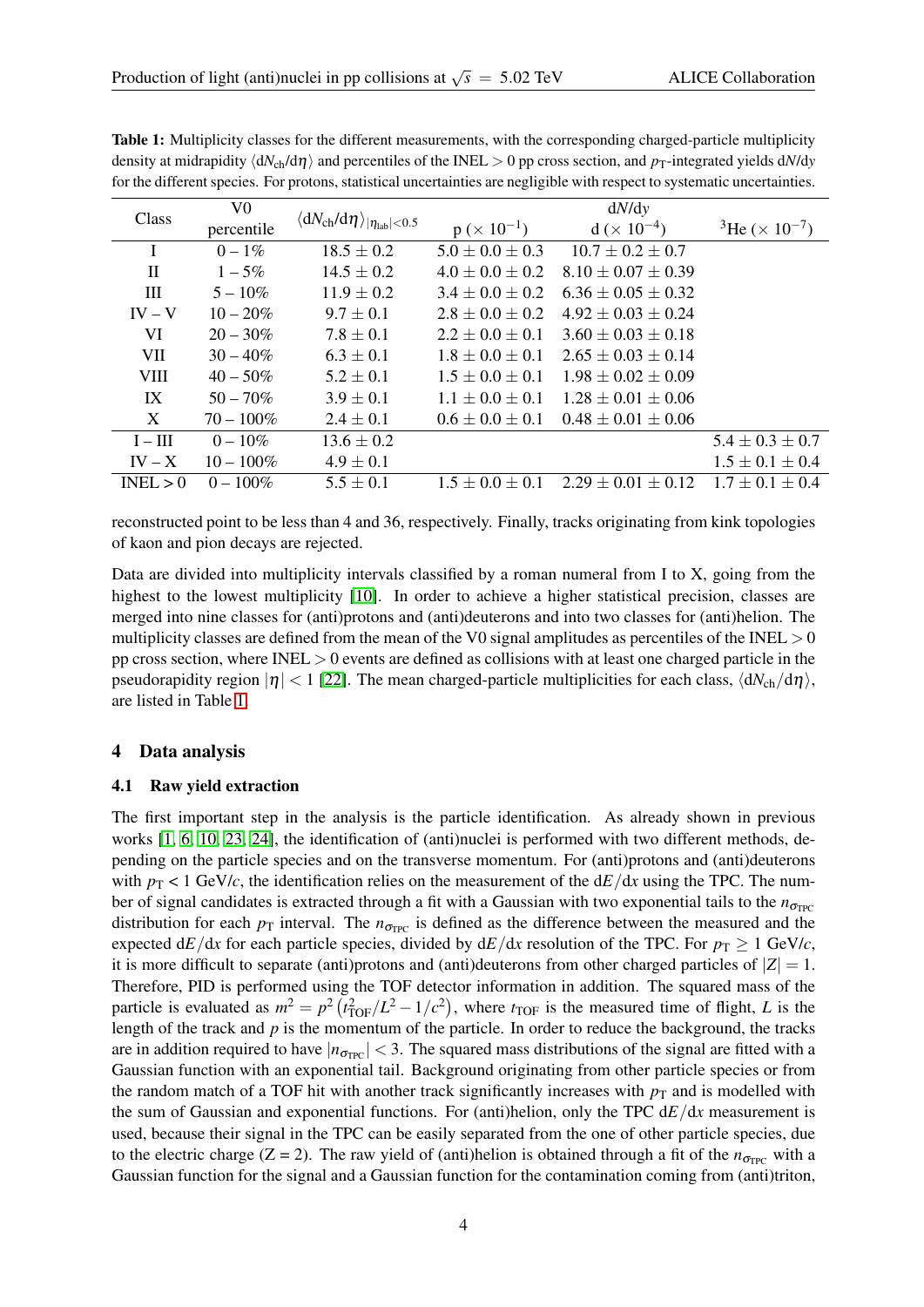where present. When the background is negligible, the raw yield is extracted by directly counting the (anti)nuclei candidates. Otherwise, the TPC d*E*/d*x* and TOF squared mass distributions are fitted with the aforementioned models, using an extended-maximum-likelihood approach and the yield is obtained as a fit parameter. In the signal extraction, the fit quality is monitored and a successful Pearson test is required with the probability to reject a true hypothesis of 5%.

#### <span id="page-4-0"></span>4.2 Efficiency and acceptance correction

The raw yield must be corrected to take into account the tracking efficiency and the detector acceptance. This correction is evaluated from Monte Carlo (MC) simulated events, which are generated using the event generator PYTHIA8.21 (Monash2013 tune) [\[25\]](#page-12-11). However, since PYTHIA8 does not handle the production of nuclei properly, it is necessary to inject (anti)nuclei on top of each generated event. In each pp collision, one deuteron, one antideuteron, one helion or one antihelion are injected, randomly chosen from a flat rapidity distribution in the range  $|y| < 1$  and a flat  $p<sub>T</sub>$  distribution in the range  $p<sub>T</sub>$ ∈ [0,10] GeV/*c*. The GEANT4 [\[26\]](#page-12-12) transport code is exploited to describe the hadronic interaction of the particles propagating through the detector material. The correction is defined as the ratio between the number of reconstructed (anti)nuclei in the rapidity range  $|y| < 0.5$  and in the pseudorapidity interval  $|\eta| < 0.8$  and the number of generated ones in  $|\gamma| < 0.5$ . The correction is computed separately for each (anti)nucleus and for the TPC and TOF analyses. Moreover, the raw signal needs to be corrected for trigger inefficiencies. The selected events are requested to have at least one charged-particle in the pseudorapidity region  $|\eta| < 1$  (INEL  $> 0$ ) [\[22\]](#page-12-8). Some INEL  $> 0$  events can be lost due to the finite trigger efficiency (event loss) and all the particles produced in those events are lost as well (signal loss). Hence, it is necessary to correct the spectra for the event and the signal losses. The correction must be evaluated from MC simulations because the number of rejected events and lost particles is only known there. For (anti)protons, this correction is directly computed from the MC simulation because their production is handled by the event generator. On the contrary, (anti)nuclei are injected on top of a pp collision and a direct estimation from the MC is not possible, because there would be a bias in the number of lost (anti)nuclei. For this reason, the correction for pions, kaons and protons is evaluated in this case in a different MC data set with no injected nuclei and the average value is used for (anti)deuterons and (anti)helions. Further details on this method can be found in [\[10,](#page-11-7) [23\]](#page-12-9). This correction is negligible at high multiplicity ( $\lt 1\%$ ) and becomes relevant at low multiplicity (up to  $14\%$  for (anti)protons and (anti)deuterons, 2% for (anti)helions, in the low  $p_T$  region  $p_T < 1$  GeV/*c*).

#### 4.3 Secondary (anti)nuclei contamination

The contribution of secondary (anti)nuclei, i.e. (anti)nuclei that are not produced directly in the collision, must be subtracted from the total measured yields. Secondary nuclei are mostly produced in the interaction of particles with the vacuum beam pipe and the detector material. Moreover, an important contribution to secondary (anti)protons is also given by the weak decay of heavier particles. All particles coming from strong and electromagnetic decays are considered as primary. (Anti)deuterons and (anti)helions receive a negligible background contribution from weak decays, since the only known contribution comes from the decays of hypertriton  $({}^3_\Lambda H \to d + p + \pi$  and  ${}^3_\Lambda H \to {}^3He + \pi)$  and their antimatter counterparts, whose production is known to be suppressed in pp collisions [\[6\]](#page-11-3). Finally, the production of secondary antideuterons and antihelions from material is extremely rare due to baryon number conservation. The fraction of primary (anti)nuclei is evaluated through a template fit to the  $DCA_{xy}$  distribution of the data, as described in [\[1\]](#page-11-0). The templates for primary and secondary (anti)protons and deuterons are obtained from MC simulations. For (anti)protons, two templates are used to describe both (anti)protons from weak decays and from material. While the template for primary (anti)helions is extracted from the MC as well, this is not possible for the template for secondaries, due to the very rare production of antihelion. For this reason, the (anti)proton template at half the (anti)helion  $p<sub>T</sub>$  is used as a proxy for the (anti)helion one. This procedure is based on the assumption that the  $DCA_{xy}$  distributions of secondary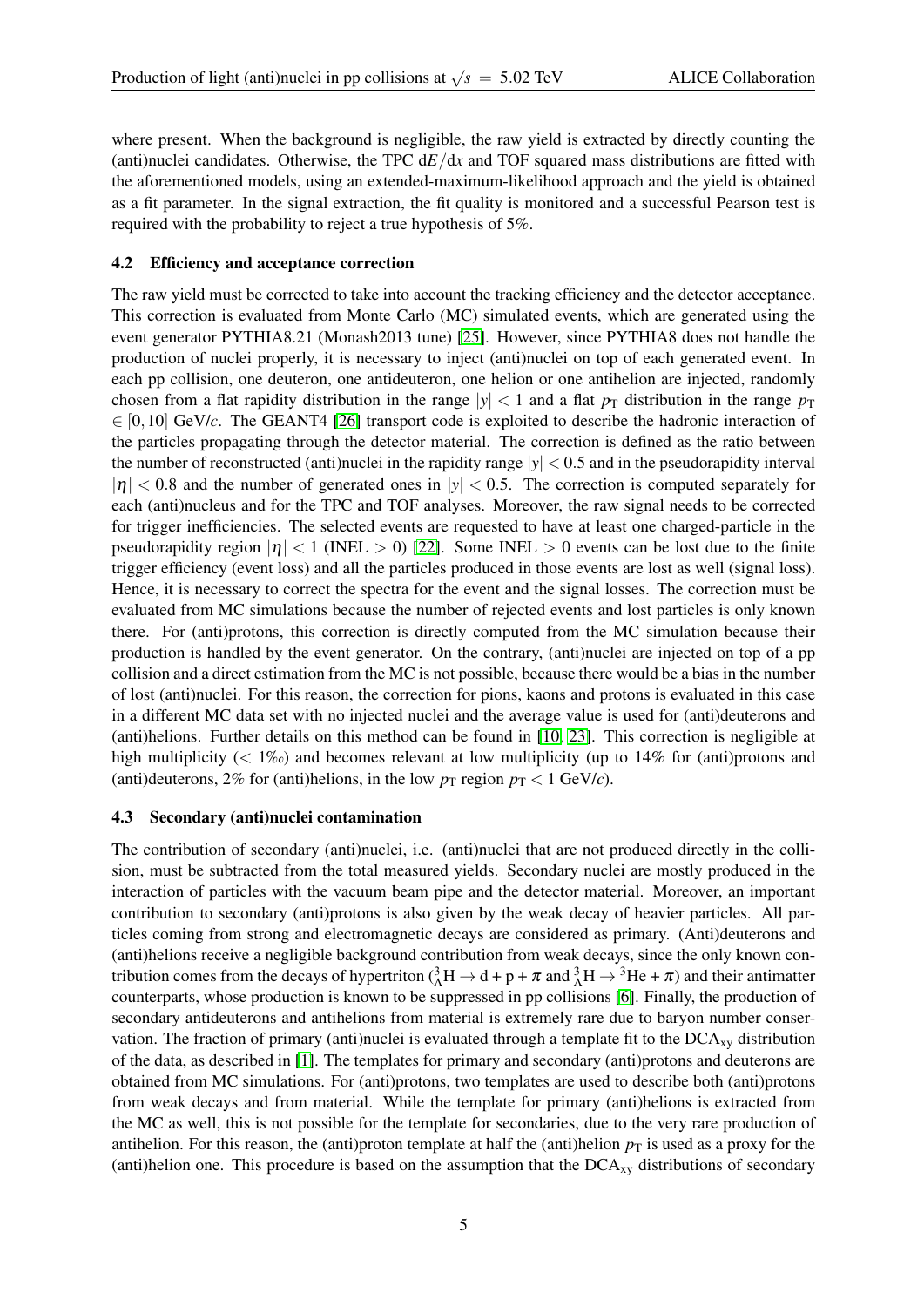(anti)helions can be represented by the  $DCA_{xy}$  distributions of (anti)protons at a transverse momentum which is scaled with the rigidity  $p/z$  of (anti)helion, where *z* is the (anti)helion electric charge. The contribution of secondary nuclei is observed to be more relevant at low  $p_T$  (20% for protons, 40% for deuterons and 90% for helions) and to decrease exponentially with increasing transverse momentum.

#### 4.4 Systematic uncertainties

One contribution of the systematic uncertainties comes from the adopted track selection criteria. This uncertainty is evaluated by varying the selections, as done in [\[10\]](#page-11-7). The effect of the subtraction of secondary (anti)nuclei is studied with the variation of the  $DCA<sub>x</sub>$  and  $DCA<sub>xy</sub>$  selections as well. This is the most relevant contribution for (anti)helion at low  $p<sub>T</sub>$ , decreasing with  $p<sub>T</sub>$ . The estimation of the systematic uncertainty related to the raw signal extraction depends on the considered species. For (anti)protons, the difference between the signal extracted by direct count and the one extracted from the fit is taken into account. For (anti)deuterons, this is obtained by varying the interval in which the direct counting of (anti)deuterons is performed. Finally, for (anti)helion a toy MC has been developed in order to generate 10000 TPC d*E*/d*x* samples that are compatible with the default one. A possible bias in the signal extraction process is investigated by refitting each distribution and looking into the variation of the extracted yields. Another source of systematic uncertainty is given by the incomplete knowledge of the material budget of the detector in the MC simulations. This is evaluated by comparing different MC simulations in which the material budget of the ALICE detector was varied by  $\pm 4.5\%$  [\[15\]](#page-12-1) after conversions. This value corresponds to the uncertainty on the determination of the material budget obtained by measuring photon conversions. The imperfect knowledge of the hadronic interaction cross section of (anti)nuclei in the material contributes to the systematic uncertainty as well and depends on the particle species. Similarly, an uncertainty related to the ITS-TPC matching is considered and evaluated from the difference between the ITS-TPC matching efficiencies in data and MC. Finally, the trigger inefficiency is also a source of systematic uncertainties. The uncertainty is assumed to be half of the difference between the signal loss correction (described in section [4.2\)](#page-4-0) and unity. It strongly depends on the event multiplicity: it is negligible at high multiplicity and contributes up to  $7\%$  in the lowest event class for (anti)deuterons and (anti)helions. Where present, it decreases with increasing  $p<sub>T</sub>$ . The list of all the sources of systematic uncertainty for the INEL > 0 multiplicity class is reported in Table [2.](#page-5-0) The average values between matter and antimatter are reported for (anti)protons, (anti)deuterons and (anti)helions, for the lowest and highest  $p<sub>T</sub>$  values of the measured spectra.

|                      | p       |         | d       |         | 3He     |         |
|----------------------|---------|---------|---------|---------|---------|---------|
| $p_T$ (GeV/c)        | 0.3     | 3.5     | 0.7     | 3.4     | 0.9     | 4.2     |
| Track selection      | $< 1\%$ | $9.5\%$ | $< 1\%$ | 2%      | $< 1\%$ | $4\%$   |
| Secondary particles  | 3.5%    | 5%      | $1\%$   | $< 1\%$ | 16%     | 2.5%    |
| Signal extraction    | $1\%$   | $1.5\%$ | $< 1\%$ | $7.5\%$ | $< 1\%$ | $4\%$   |
| Material budget      | 2%      | $< 1\%$ | $< 1\%$ | $< 1\%$ | $4.5\%$ | $< 1\%$ |
| Hadronic interaction | $< 1\%$ | $< 1\%$ | $1.5\%$ | 2%      | $1\%$   | $< 1\%$ |
| ITS-TPC matching     | $1\%$   | 2.5%    | $1\%$   | 2.5%    | 2%      | 2.5%    |
| Trigger inefficiency | 2%      | $< 1\%$ | $< 1\%$ | $< 1\%$ | $< 1\%$ | $< 1\%$ |
| Total                | $4.5\%$ | 11%     | 3%      | 9%      | 17%     | $7\%$   |

<span id="page-5-0"></span>**Table 2:** Summary of the contributions to the systematic uncertainties of the yield for the INEL  $> 0$  event class for the different species.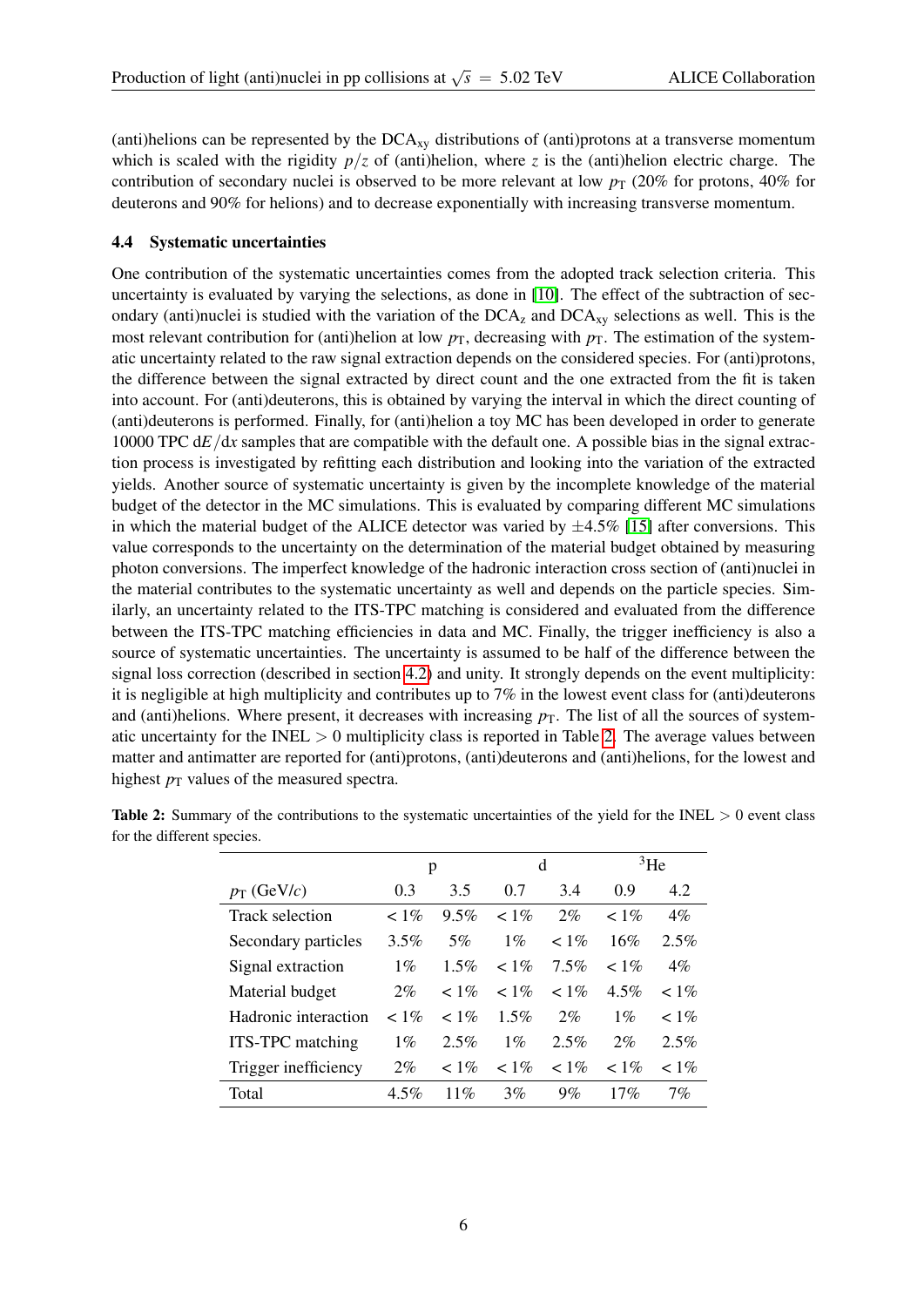

<span id="page-6-0"></span>Figure 1: Transverse-momentum spectra of (anti)protons (left), (anti)deuterons (center) and (anti)helions (right) in the different multiplicity classes, reported in Table [1.](#page-3-0) (Anti)deuteron and (anti)proton spectra are fitted with a Lévy-Tsallis function [\[27\]](#page-12-13), while (anti)helion spectra are fitted with an exponential function with respect to the transverse mass  $m<sub>T</sub>$ .

#### 5 Results and discussion

The transverse-momentum spectra for (anti)protons, (anti)deuterons and (anti)helions are shown in Fig. [1.](#page-6-0) In each  $p<sub>T</sub>$  interval, the reported yield is the average between matter and antimatter. Both of them are compatible, as already observed in previous measurements carried out by ALICE [\[1,](#page-11-0) [10,](#page-11-7) [11,](#page-11-8) [23\]](#page-12-9). The measured spectra are fitted in order to extrapolate the yields in the unmeasured  $p_T$ -region. For (anti)protons and (anti)deuterons, data are fitted with a Lévy-Tsallis function [\[27\]](#page-12-13), while for (anti)helion a simple exponential depending on  $m<sub>T</sub>$  is used because it provides a better description of the data. The fraction of the yield obtained from the extrapolation depends on the considered particle species and on the multiplicity class, since the  $p<sub>T</sub>$ -coverage is generally different, being maximum (minimum) at high (low) multiplicity. For (anti)protons, the extrapolation contributes with a fraction of 10% (20%) of the total yield for the highest (lowest) multiplicity class, while for (anti)deuterons and (anti)helions it contributes with a fraction of 25% (55%) and 35% (40%) of the total yield, respectively. The  $p_T$ -spectra are also fitted with a Boltzmann function and a simple exponential depending on  $p<sub>T</sub>$ , in order to quantify the effect of the chosen function on the  $p<sub>T</sub>$ -integrated yield. The difference between the yields obtained with the reference and the alternative functions is taken as systematic uncertainty. This accounts for  $\approx$ 2% for (anti)protons and (anti)deuterons, depending on the transverse-momentum coverage of the spectra, whereas for (anti)helions this accounts for 12% in the highest multiplicity class and  $\approx 19\%$  in the lowest multiplicity class. The  $p_T$ -integrated yields  $dN/dy$  are reported in Table [1.](#page-3-0) For (anti)protons, the statistical uncertainties on the yields are negligible, being  $\approx 1\%$  of the systematic uncertainty. Figure [2](#page-7-0) shows the mean transverse momentum  $\langle p_T \rangle$  as a function of charged-particle multiplicity. The results are compared with those obtained in previous measurements and they confirm the increasing trend with multiplicity. Moreover, a clear mass ordering is present, as already observed for other light-flavoured particle species and for different collision systems and energies [\[30,](#page-12-14) [32\]](#page-13-0).

Combining the information from the production spectra of protons and nuclei, the coalescence parameter can be evaluated according to Eq. [1.](#page-1-0) Figure [3](#page-8-0) shows the coalescence parameter as a function of transverse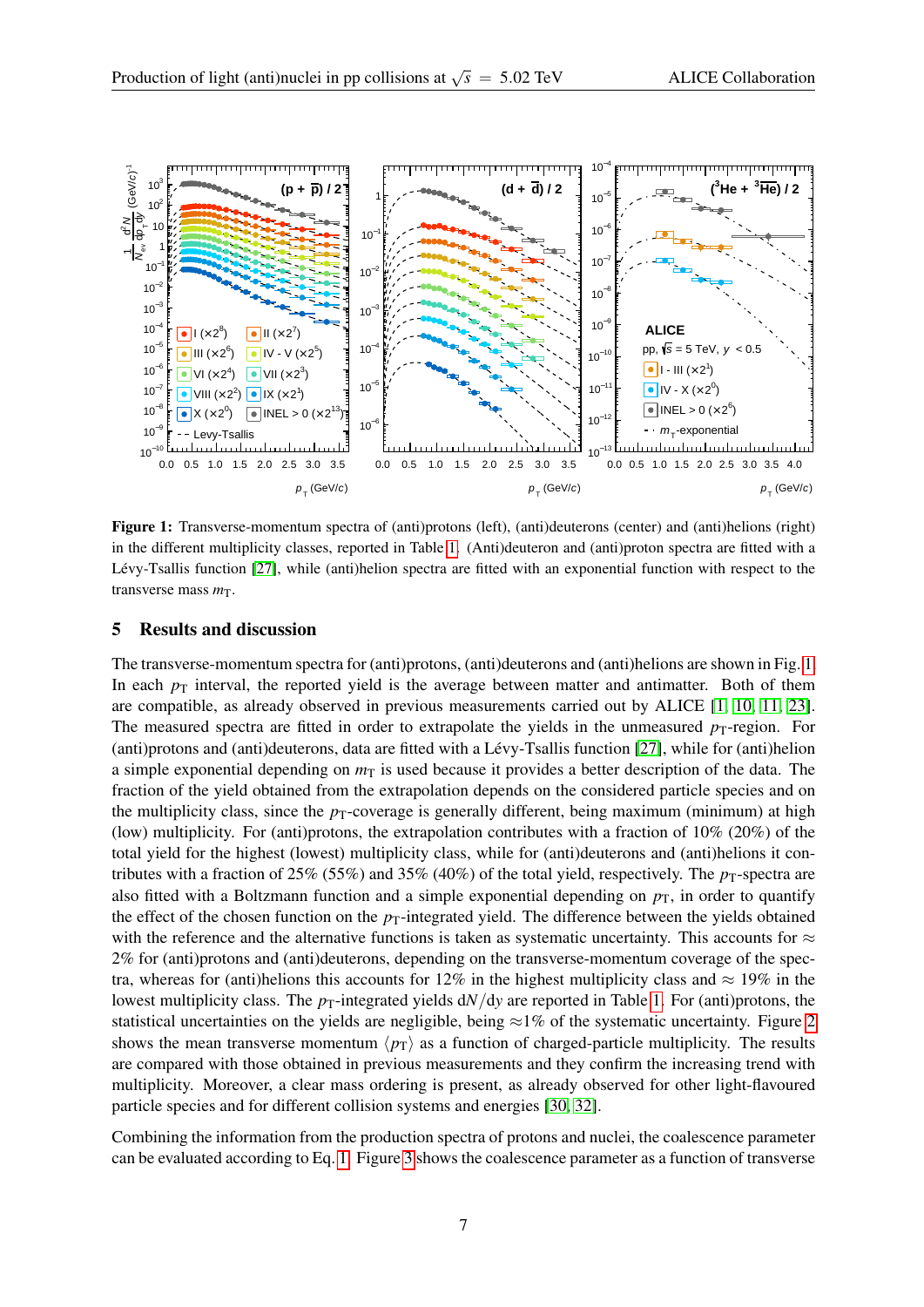

<span id="page-7-0"></span>Figure 2: Mean transverse momentum of (anti)protons (left), (anti)deuterons (centre) and (anti)helions (right) in pp collisions at  $\sqrt{s} = 5.02$  TeV, in high-multiplicity pp collisions at  $\sqrt{s} = 13$  TeV [\[24\]](#page-12-10), in INEL > 0 pp collisions at  $\sqrt{s}$  = 13 TeV [\[23,](#page-12-9) [24,](#page-12-10) [28\]](#page-12-15) and at  $\sqrt{s}$  = 7 TeV [\[6,](#page-11-3) [10,](#page-11-7) [29\]](#page-12-16), and in p–Pb collisions at  $\sqrt{s_{NN}}$  = 5.02 TeV [\[11,](#page-11-8) [30,](#page-12-14) [31\]](#page-13-1). The statistical uncertainties are represented by vertical bars while the systematic uncertainties are represented by boxes.

momentum for (anti)deuterons  $(B_2)$  and (anti)helions  $(B_3)$ . The  $B_2$  and  $B_3$  values in the fine multiplicity classes are consistent with a flat trend, while for the multiplicity-integrated sample the coalescence parameter increases with  $p<sub>T</sub>$ . This behaviour was already observed in other measurements by ALICE in pp collisions [\[10,](#page-11-7) [23\]](#page-12-9) at different energies. In particular, it is now understood that the increase with transverse momentum of the coalescence parameter in INEL  $> 0$  collisions is, in large part, due to the change in shape of the transverse momentum spectra of protons in different multiplicity intervals [\[10\]](#page-11-7). It is also worth mentioning that in pp collisions at high multiplicity (HM) [\[24\]](#page-12-10), where the system size is larger than the one resulting from INEL  $> 0$  collisions, the raise with  $p<sub>T</sub>$  cannot be neglected even in fine multiplicity classes. In [\[24\]](#page-12-10), it was shown that the  $B_A$  as a function of transverse momentum can be described by coalescence predictions, assuming a Gaussian wave function for the nuclei.

Insights into the dependence of the production mechanisms on the system size can also be obtained by studying the evolution of  $B_A$  with charged-particle multiplicity. Indeed, as shown in [\[33\]](#page-13-2), the chargedparticle multiplicity  $\langle dN_{ch}/d\eta \rangle$  can be considered as a proxy of the system size. Figure [4](#page-8-1) shows  $B_2$  and  $B_3$ as a function of charged-particle multiplicity for different collision systems and energies. The presented measurements are obtained in transverse momentum ranges with central values of  $p_T/A = 0.75$  GeV/ $c$ for  $B_2$  and  $p_T/A = 0.78$  GeV/*c* for  $B_3$ , but the trend is alike for other values.

The measurements are compared with the theoretical predictions from [\[33\]](#page-13-2), where two different parameterisations of the source radius as a function of multiplicity are used (see [\[33\]](#page-13-2) for details). It is evident that there is no single parameterisation of the system size that is able to fit both the measured  $B_2$  and  $B_3$ . However, as stated also in [\[24\]](#page-12-10), charged-particle multiplicity is not a perfect proxy for the system size, because for each multiplicity the source radius depends also on the transverse-momentum of the particle of interest. Anyhow, the data corresponding to the different collision systems and energies confirm a trend with multiplicity, which can be interpreted as an effect of the interplay between the size of the system and that of the nucleus. Indeed, at low charged-particle multiplicity, the system size is comparable with the size of the nucleus (about 2 fm, depending on the nuclear species and on the parameterisation of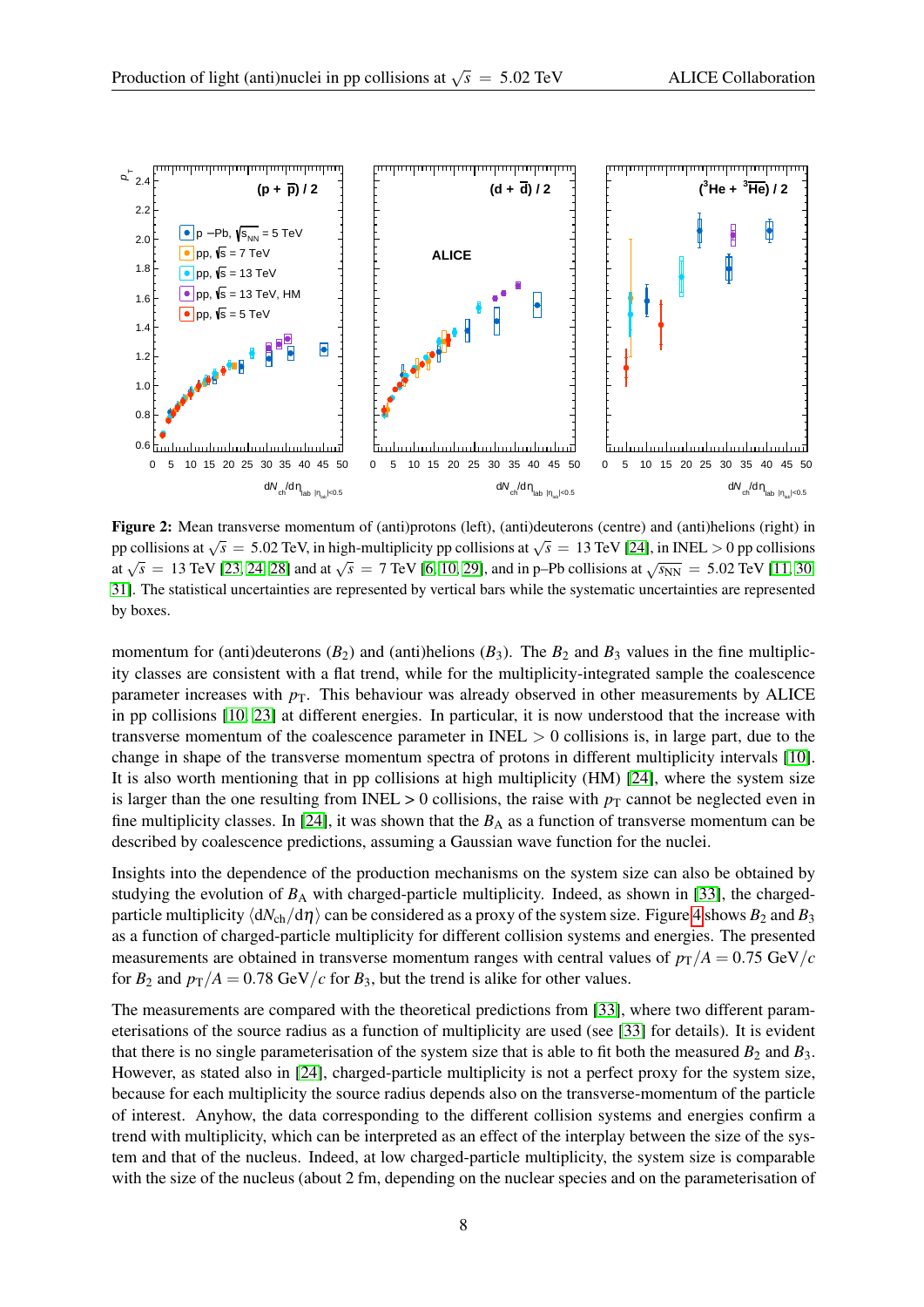

<span id="page-8-0"></span>**Figure 3:** Coalescence parameters  $B_2$  for (anti)deuterons (left) and  $B_3$  for (anti)helions (right) for different multiplicity classes. The multiplicity decreases moving from the bottom up. The statistical uncertainties are represented by vertical bars while the systematic uncertainties are represented by boxes.  $B_A$  is shown as a function of  $p_T/A$ , being  $A = 2$  the mass number of deuteron and  $A = 3$  the mass number of helion.



<span id="page-8-1"></span>**Figure 4:** Left:  $B_2$  as a function of multiplicity in INEL > 0 pp collisions at  $\sqrt{s} = 5.02$  TeV, in high-multiplicity pp collisions at  $\sqrt{s}$  = 13 TeV [\[24\]](#page-12-10), in INEL > 0 pp collisions at  $\sqrt{s}$  = 13 TeV [\[23\]](#page-12-9) and at  $\sqrt{s}$  = 7 TeV [\[10\]](#page-11-7), and in p–Pb collisions at  $\sqrt{s_{NN}}$  = 5.02 TeV [\[11\]](#page-11-8). Right: *B*<sub>3</sub> as a function of multiplicity in INEL > 0 pp collisions at  $\sqrt{s}$  = 5.02 TeV, in high-multiplicity pp collisions at  $\sqrt{s}$  = 13 TeV [\[24\]](#page-12-10), in INEL > 0 pp collisions at  $\sqrt{s}$  = 13 TeV [\[24\]](#page-12-10) and at  $\sqrt{s}$  = 7 TeV [\[6\]](#page-11-3), and in p–Pb collisions at  $\sqrt{s_{NN}}$  = 5.02 TeV [\[31\]](#page-13-1). The statistical uncertainties are represented by vertical bars while the systematic uncertainties are represented by boxes. The two lines are theoretical predictions of the coalescence model based on two different parameterisations of the system radius as a function of multiplicity.

the model), determining the slow decrease with multiplicity. On the contrary, increasing the multiplicity the system size becomes larger and larger than the nucleus size, making the coalescence process less and less probable [\[1,](#page-11-0) [33\]](#page-13-2).

Figure [5](#page-9-0) shows the ratios between the  $p<sub>T</sub>$ -integrated yields of nuclei and protons as a function of chargedparticle multiplicity. A common trend as a function of the charged-particle multiplicity is seen, monotonically increasing for pp and p–Pb collisions and eventually saturating for Pb–Pb collisions [\[24\]](#page-12-10). This is the effect of the interplay between the different evolution with the charged-particle multiplicity of the source size and of the particle yields [\[24\]](#page-12-10). The systematic uncertainties in this analysis are reduced with respect to the previous ALICE measurements thanks to the recent studies on the interaction cross section of antideuteron with the material [\[35\]](#page-13-3). The experimental data are compared with the predictions of both Thermal-FIST [\[13\]](#page-11-10) CSM and coalescence model [\[34\]](#page-13-4). The CSM prediction is provided for different cor-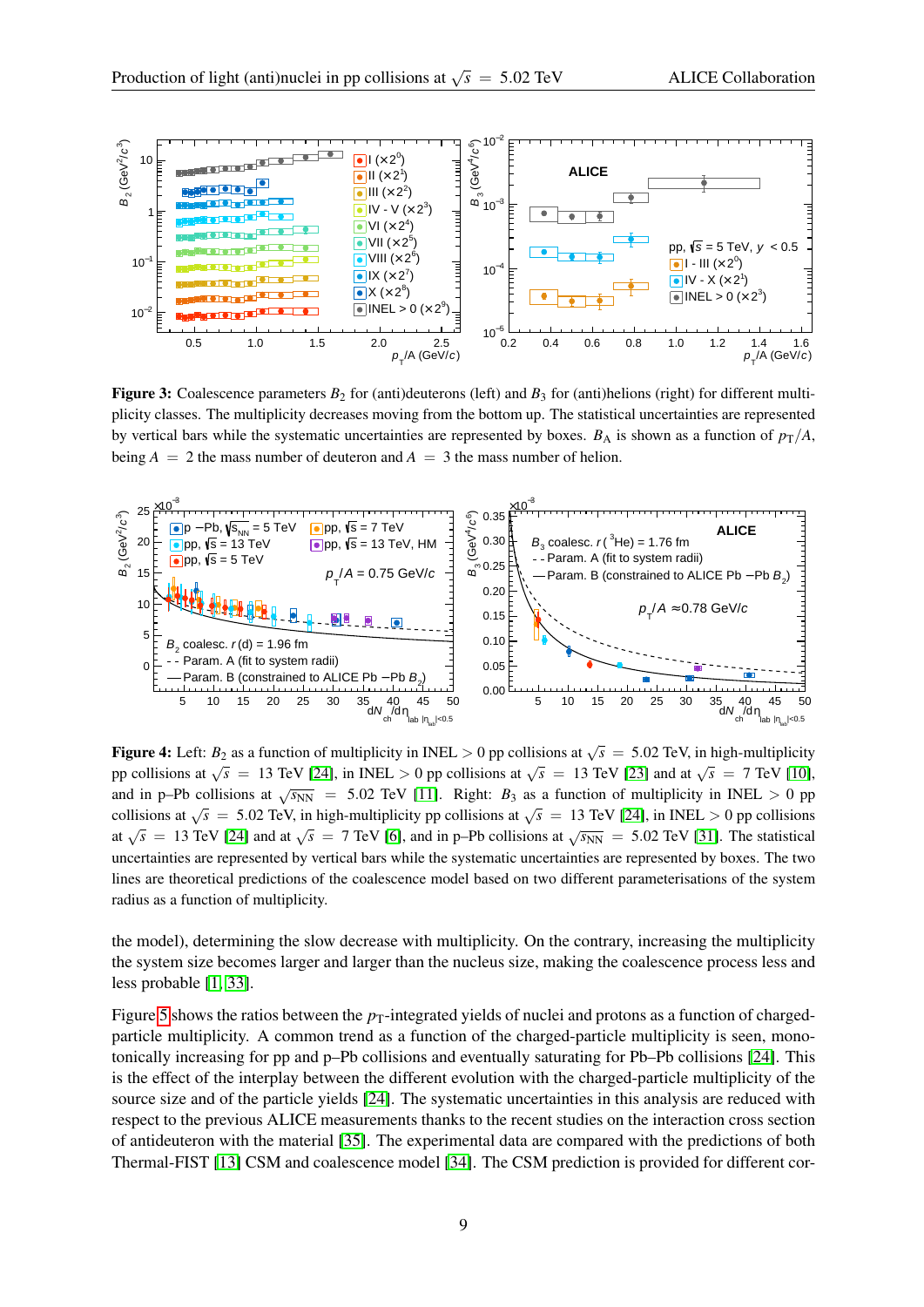

<span id="page-9-0"></span>**Figure 5:** Ratio between the  $p<sub>T</sub>$ -integrated yields of nuclei and protons as a function of multiplicity for (anti)deuterons (left) and (anti)helions (right). Measurements are performed in INEL > 0 pp collisions at  $\sqrt{s}$  = 5.02 TeV, in high-multiplicity pp collisions at  $\sqrt{s}$  = 13 TeV [\[24\]](#page-12-10), in INEL > 0 pp collisions at  $\sqrt{s}$  = 12 TeV [24], in INEL > 0 pp collisions at  $s = 13$  TeV,  $\frac{1}{s}$  in the statistic multiplierity pp consisted at  $\sqrt{s} = 13$  TeV [24],  $\frac{1}{s}$  in the statistic  $s = 13$  TeV [\[23,](#page-12-9) [24\]](#page-12-10) and at  $\sqrt{s} = 7$  TeV [\[6\]](#page-11-3), and in p–Pb collisions at  $\sqrt{s_{NN}} = 5.02$  TeV [\[11,](#page-11-8) [31\]](#page-13-1). T cal uncertainties are represented by vertical bars while the systematic uncertainties are represented by boxes. The two black lines are the theoretical predictions of the Thermal-FIST statistical model [\[13\]](#page-11-10) for two sizes of the correlation volume *V<sub>C</sub>*. For (anti)deuterons, the green band represents the expectation from a coalescence model [\[34\]](#page-13-4). For (anti)helion, the green and blue lines represent the expectations from a two-body and three-body coalescence models [\[34\]](#page-13-4).

relation volumes  $V_C$ , from 1 to 3 times the volume  $dV/dy$ . For both (anti)deuterons and (anti)helions, the CSM and the coalescence model can qualitatively describe the observed trend. A detailed study of the  $V_{\rm C}$  value is required to determine if the CSM is able to describe simultaneously the deuteron and helion measurement here reported. The coalescence model seems to describe better the data points, and better for (anti)deuterons than for (anti)helions, where some tension at intermediate multiplicity is visible.

## 6 Conclusions

The LHC demonstrated to be an unprecedented antimatter factory. The production of nuclei and antinuclei has been explored at all energies delivered by the LHC during its Run 2 [\[6,](#page-11-3) [10,](#page-11-7) [11,](#page-11-8) [23,](#page-12-9) [24,](#page-12-10) [31\]](#page-13-1) and a clear pattern emerged: the production of nuclei is tightly driven by the underlying event multiplicity. Other variables, like the collision energy or even the colliding system (pp or p–Pb), are essentially irrelevant in the description of the nucleosynthesis processes in hadronic collision.

The CSM can explain qualitatively the observed trend in the nucleus-to-proton ratios as a function of multiplicity. On the other hand, coalescence connects the hadron-emitting source size with the observed production of nuclei. The size of the hadron-emitting source increases with multiplicity and decreases with momentum as demonstrated by recent particle correlation measurements [\[36\]](#page-13-5). Through this observation, coalescence can predict the yield of nuclei as a function of both multiplicity and momentum starting from the measured proton spectrum. In this paper, it is shown that the coalescence prediction agrees quantitatively with the measured deuteron-to-proton ratio, while the helion-to-proton ratio in pp collisions at 5.02 TeV confirms the trend of the previous measurements deviating from the coalescence prediction at intermediate multiplicities. However, the comparison between the coalescence parameters with coalescence predictions show great sensitivity to different source size parameterisations, suggesting that some of the observed discrepancies might be due to the source size determination. During the LHC Run 3, the ALICE experiment targets an integrated luminosity of 6 pb<sup>-1</sup> for pp collisions at 5.02 (or 5.5) TeV and up to 200 pb<sup>-1</sup> at 13 TeV [\[37\]](#page-13-6), which corresponds to a sample larger by at least a factor 400 with respect to Run 2. This sample will enable a simultaneous study of the production of nuclei and the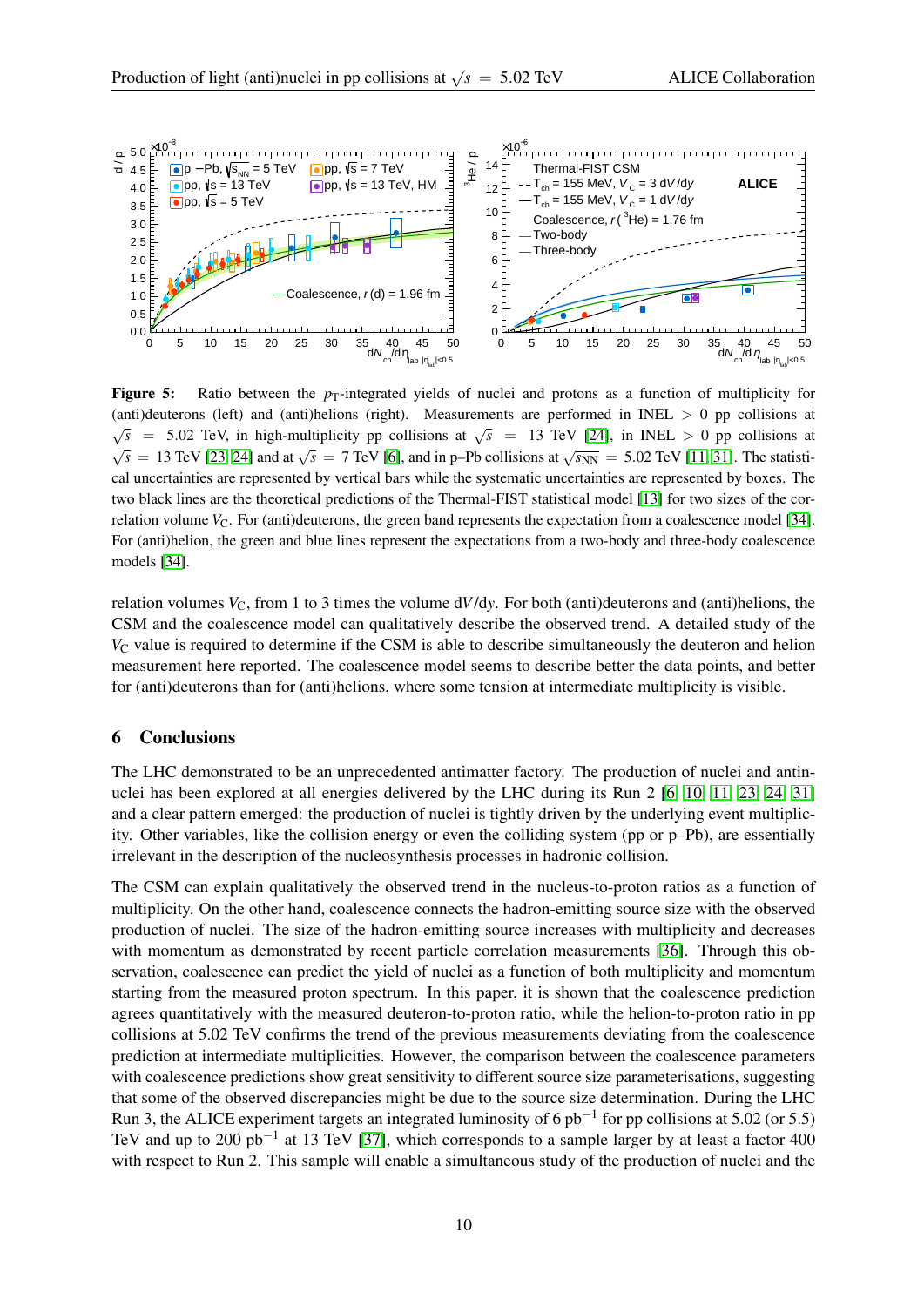size of the system, similarly to what has already been done in high-multiplicity pp collisions at  $\sqrt{s} = 13$ TeV [\[24\]](#page-12-10).

## Acknowledgements

The ALICE Collaboration would like to thank all its engineers and technicians for their invaluable contributions to the construction of the experiment and the CERN accelerator teams for the outstanding performance of the LHC complex. The ALICE Collaboration gratefully acknowledges the resources and support provided by all Grid centres and the Worldwide LHC Computing Grid (WLCG) collaboration. The ALICE Collaboration acknowledges the following funding agencies for their support in building and running the ALICE detector: A. I. Alikhanyan National Science Laboratory (Yerevan Physics Institute) Foundation (ANSL), State Committee of Science and World Federation of Scientists (WFS), Armenia; Austrian Academy of Sciences, Austrian Science Fund (FWF): [M 2467-N36] and Nationalstiftung für Forschung, Technologie und Entwicklung, Austria; Ministry of Communications and High Technologies, National Nuclear Research Center, Azerbaijan; Conselho Nacional de Desenvolvimento Científico e Tecnológico (CNPq), Financiadora de Estudos e Projetos (Finep), Fundação de Amparo à Pesquisa do Estado de São Paulo (FAPESP) and Universidade Federal do Rio Grande do Sul (UFRGS), Brazil; Ministry of Education of China (MOEC) , Ministry of Science & Technology of China (MSTC) and National Natural Science Foundation of China (NSFC), China; Ministry of Science and Education and Croatian Science Foundation, Croatia; Centro de Aplicaciones Tecnológicas y Desarrollo Nuclear (CEADEN), Cubaenergía, Cuba; Ministry of Education, Youth and Sports of the Czech Republic, Czech Republic; The Danish Council for Independent Research | Natural Sciences, the VILLUM FONDEN and Danish National Research Foundation (DNRF), Denmark; Helsinki Institute of Physics (HIP), Finland; Commissariat à l'Energie Atomique (CEA) and Institut National de Physique Nucléaire et de Physique des Particules (IN2P3) and Centre National de la Recherche Scientifique (CNRS), France; Bundesministerium für Bildung und Forschung (BMBF) and GSI Helmholtzzentrum für Schwerionenforschung GmbH, Germany; General Secretariat for Research and Technology, Ministry of Education, Research and Religions, Greece; National Research, Development and Innovation Office, Hungary; Department of Atomic Energy Government of India (DAE), Department of Science and Technology, Government of India (DST), University Grants Commission, Government of India (UGC) and Council of Scientific and Industrial Research (CSIR), India; Indonesian Institute of Science, Indonesia; Istituto Nazionale di Fisica Nucleare (INFN), Italy; Japanese Ministry of Education, Culture, Sports, Science and Technology (MEXT), Japan Society for the Promotion of Science (JSPS) KAKENHI and Japanese Ministry of Education, Culture, Sports, Science and Technology (MEXT)of Applied Science (IIST), Japan; Consejo Nacional de Ciencia (CONACYT) y Tecnología, through Fondo de Cooperación Internacional en Ciencia y Tecnología (FONCICYT) and Dirección General de Asuntos del Personal Academico (DGAPA), Mexico; Nederlandse Organisatie voor Wetenschappelijk Onderzoek (NWO), Netherlands; The Research Council of Norway, Norway; Commission on Science and Technology for Sustainable Development in the South (COMSATS), Pakistan; Pontificia Universidad Católica del Perú, Peru; Ministry of Education and Science, National Science Centre and WUT ID-UB, Poland; Korea Institute of Science and Technology Information and National Research Foundation of Korea (NRF), Republic of Korea; Ministry of Education and Scientific Research, Institute of Atomic Physics, Ministry of Research and Innovation and Institute of Atomic Physics and University Politehnica of Bucharest, Romania; Joint Institute for Nuclear Research (JINR), Ministry of Education and Science of the Russian Federation, National Research Centre Kurchatov Institute, Russian Science Foundation and Russian Foundation for Basic Research, Russia; Ministry of Education, Science, Research and Sport of the Slovak Republic, Slovakia; National Research Foundation of South Africa, South Africa; Swedish Research Council (VR) and Knut & Alice Wallenberg Foundation (KAW), Sweden; European Organization for Nuclear Research, Switzerland; Suranaree University of Technology (SUT), National Science and Technology Development Agency (NSDTA) and Office of the Higher Education Commission under NRU project of Thailand, Thailand; Turkish Energy,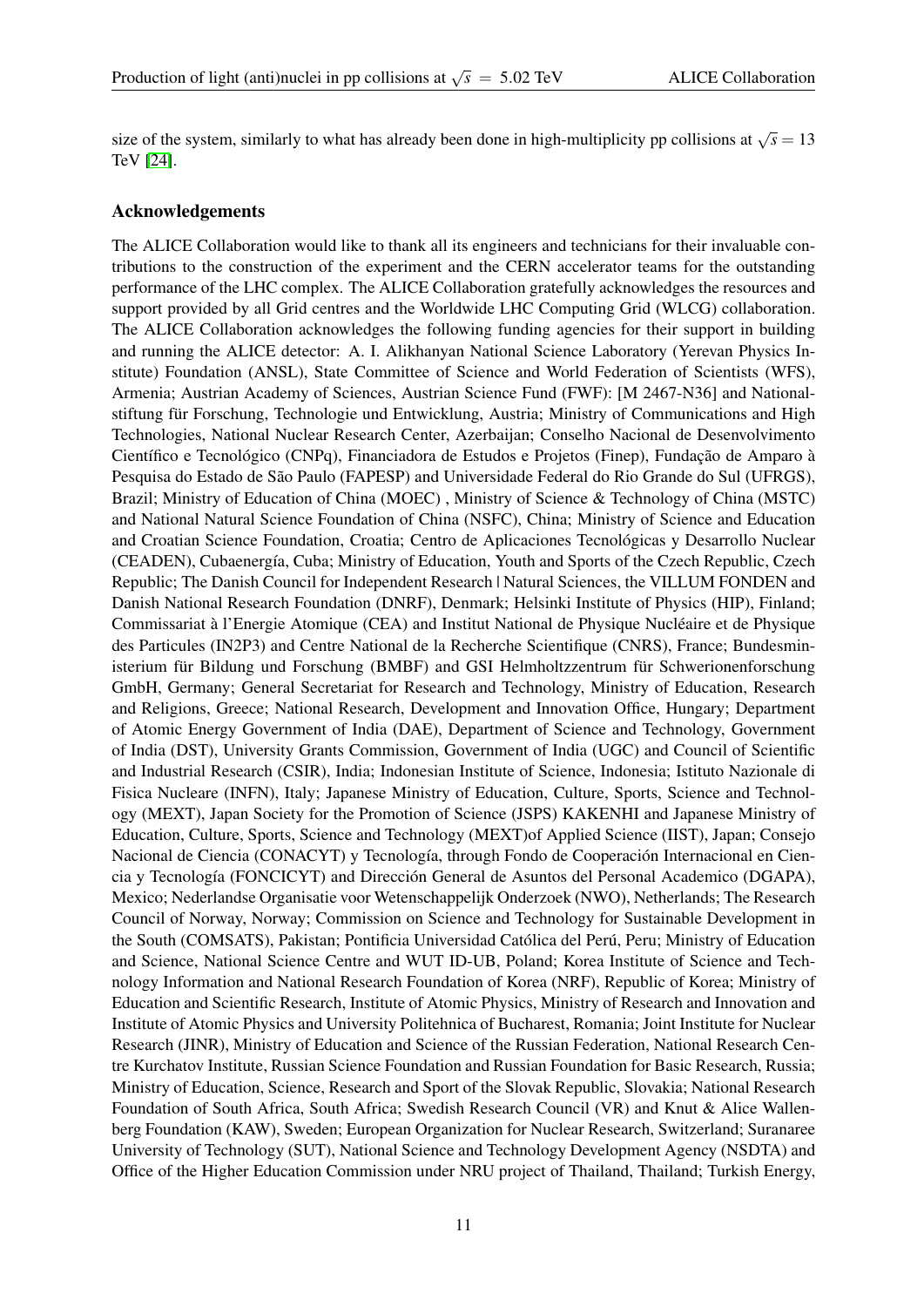Nuclear and Mineral Research Agency (TENMAK), Turkey; National Academy of Sciences of Ukraine, Ukraine; Science and Technology Facilities Council (STFC), United Kingdom; National Science Foundation of the United States of America (NSF) and United States Department of Energy, Office of Nuclear Physics (DOE NP), United States of America.

## References

- <span id="page-11-0"></span>[1] ALICE Collaboration, J. Adam *et al.*, "Production of light nuclei and anti-nuclei in pp and Pb–Pb collisions at energies available at the CERN Large Hadron Collider", *Phys. Rev.* C93 [no. 2, \(2016\)](http://dx.doi.org/10.1103/PhysRevC.93.024917) [024917,](http://dx.doi.org/10.1103/PhysRevC.93.024917) [arXiv:1506.08951 \[nucl-ex\]](http://arxiv.org/abs/1506.08951).
- [2] **STAR** Collaboration, C. Adler *et al.*, "Anti-deuteron and anti-<sup>3</sup>He production in  $\sqrt{s_{NN}}$  = 130 GeV Au+Au collisions", *[Phys. Rev. Lett.](http://dx.doi.org/10.1103/PhysRevLett.87.262301)* 87 (2001) 262301, [arXiv:nucl-ex/0108022 \[nucl-ex\]](http://arxiv.org/abs/nucl-ex/0108022). [Erratum: Phys. Rev. Lett.87,279902(2001)].
- <span id="page-11-1"></span>[3] PHENIX Collaboration, S. S. Adler *et al.*, "Deuteron and antideuteron production in Au + Au collisions at  $\sqrt{s_{NN}}$  = 200 GeV", *[Phys. Rev. Lett.](http://dx.doi.org/10.1103/PhysRevLett.94.122302)* 94 (2005) 122302, [arXiv:nucl-ex/0406004](http://arxiv.org/abs/nucl-ex/0406004) [\[nucl-ex\]](http://arxiv.org/abs/nucl-ex/0406004).
- <span id="page-11-2"></span>[4] B. Alper *et al.*, "Large angle production of stable particles heavier than the proton and a search for quarks at the CERN Intersecting Storage Rings", *Phys. Lett.* 46B [\(1973\) 265–268.](http://dx.doi.org/10.1016/0370-2693(73)90700-4)
- [5] British-Scandinavian-MIT Collaboration, S. Henning *et al.*, "Production of Deuterons and anti-Deuterons in Proton Proton Collisions at the CERN ISR", *[Lett. Nuovo Cim.](http://dx.doi.org/10.1007/BF02822248)* 21 (1978) 189.
- <span id="page-11-3"></span>[6] **ALICE** Collaboration, S. Acharya *et al.*, "Production of deuterons, tritons, <sup>3</sup>He nuclei and their antinuclei in pp collisions at  $\sqrt{s}$  = 0.9, 2.76 and 7 TeV", *Phys. Rev.* C97 [no. 2, \(2018\) 024615,](http://dx.doi.org/10.1103/PhysRevC.97.024615) [arXiv:1709.08522 \[nucl-ex\]](http://arxiv.org/abs/1709.08522).
- <span id="page-11-4"></span>[7] R. Hagedorn, "Statistical thermodynamics of strong interactions at high energies", *Nuovo Cimento, Suppl.* 3 (1965) 147–186. <http://cds.cern.ch/record/346206>.
- <span id="page-11-5"></span>[8] P. Braun-Munzinger, V. Koch, T. Schäfer, and J. Stachel, "Properties of hot and dense matter from relativistic heavy ion collisions", *[Physics Reports](http://dx.doi.org/https://doi.org/10.1016/j.physrep.2015.12.003)* 621 (2016) 76–126. <https://www.sciencedirect.com/science/article/pii/S0370157315005013>.
- <span id="page-11-6"></span>[9] V. Vovchenko, B. Dönigus, and H. Stoecker, "Canonical statistical model analysis of p-p , p -Pb, and Pb-Pb collisions at energies available at the CERN Large Hadron Collider", *[Phys. Rev. C](http://dx.doi.org/10.1103/PhysRevC.100.054906)* 100 [no. 5, \(2019\) 054906,](http://dx.doi.org/10.1103/PhysRevC.100.054906) [arXiv:1906.03145 \[hep-ph\]](http://arxiv.org/abs/1906.03145).
- <span id="page-11-7"></span>[10] ALICE Collaboration, S. Acharya *et al.*, "Multiplicity dependence of (anti-)deuteron production in pp collisions at  $\sqrt{s}$  = 7 TeV", *Phys. Lett.* **B794** [\(2019\) 50–63,](http://dx.doi.org/10.1016/j.physletb.2019.05.028)  $arXiv:1902.09290$  [nucl-ex].
- <span id="page-11-8"></span>[11] ALICE Collaboration, S. Acharya *et al.*, "Multiplicity dependence of light (anti-)nuclei production in p-Pb collisions at  $\sqrt{s_{NN}}$  = 5.02 TeV", *Phys. Lett.* **B800** [\(2020\) 135043,](http://dx.doi.org/10.1016/j.physletb.2019.135043) [arXiv:1906.03136 \[nucl-ex\]](http://arxiv.org/abs/1906.03136).
- <span id="page-11-9"></span>[12] N. Sharma, J. Cleymans, B. Hippolyte, and M. Paradza, "A Comparison of p-p, p–Pb, Pb–Pb Collisions in the Thermal Model: Multiplicity Dependence of Thermal Parameters", *[Phys. Rev.](http://dx.doi.org/10.1103/PhysRevC.99.044914)* C99 [no. 4, \(2019\) 044914,](http://dx.doi.org/10.1103/PhysRevC.99.044914) [arXiv:1811.00399 \[hep-ph\]](http://arxiv.org/abs/1811.00399).
- <span id="page-11-10"></span>[13] V. Vovchenko, B. Dönigus, and H. Stoecker, "Multiplicity dependence of light nuclei production at LHC energies in the canonical statistical model", *Phys. Lett.* B785 [\(2018\) 171–174,](http://dx.doi.org/10.1016/j.physletb.2018.08.041) [arXiv:1808.05245 \[hep-ph\]](http://arxiv.org/abs/1808.05245).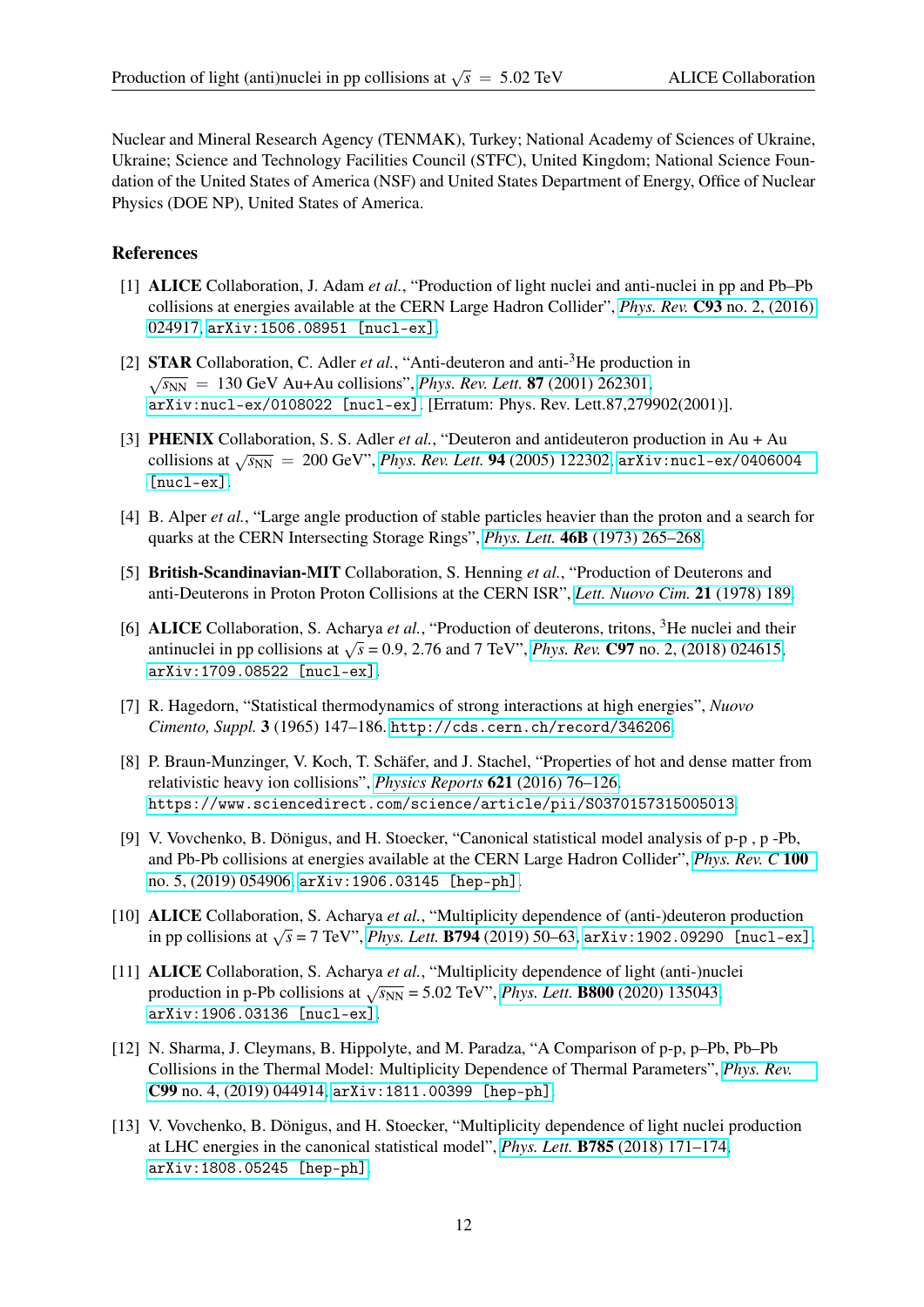- <span id="page-12-0"></span>[14] J. I. Kapusta, "Mechanisms for deuteron production in relativistic nuclear collisions", *[Phys. Rev.](http://dx.doi.org/10.1103/PhysRevC.21.1301)* C21 [\(1980\) 1301–1310.](http://dx.doi.org/10.1103/PhysRevC.21.1301)
- <span id="page-12-1"></span>[15] ALICE Collaboration, B. Abelev *et al.*, "Performance of the ALICE Experiment at the CERN LHC", *[Int. J. Mod. Phys.](http://dx.doi.org/10.1142/S0217751X14300440)* A29 (2014) 1430044, [arXiv:1402.4476 \[nucl-ex\]](http://arxiv.org/abs/1402.4476).
- <span id="page-12-2"></span>[16] ALICE Collaboration, K. Aamodt *et al.*, "The ALICE experiment at the CERN LHC", *[JINST](http://dx.doi.org/10.1088/1748-0221/3/08/S08002)* 3 [\(2008\) S08002.](http://dx.doi.org/10.1088/1748-0221/3/08/S08002)
- <span id="page-12-3"></span>[17] ALICE Collaboration, E. Abbas *et al.*, "Performance of the ALICE VZERO system", *[JINST](http://dx.doi.org/10.1088/1748-0221/8/10/P10016)* 8 [\(2013\) P10016,](http://dx.doi.org/10.1088/1748-0221/8/10/P10016) [arXiv:1306.3130 \[nucl-ex\]](http://arxiv.org/abs/1306.3130).
- <span id="page-12-4"></span>[18] ALICE Collaboration, K. Aamodt *et al.*, "Alignment of the ALICE Inner Tracking System with cosmic-ray tracks", *JINST* 5 [\(2010\) P03003,](http://dx.doi.org/10.1088/1748-0221/5/03/P03003) [arXiv:1001.0502 \[physics.ins-det\]](http://arxiv.org/abs/1001.0502).
- <span id="page-12-5"></span>[19] J. Alme, Y. Andres, H. Appelshäuser, S. Bablok, N. Bialas, *et al.*, "The ALICE TPC, a large 3-dimensional tracking device with fast readout for ultra-high multiplicity events", *[Nucl. Instrum.](http://dx.doi.org/10.1016/j.nima.2010.04.042) Meth.* A622 [\(2010\) 316–367,](http://dx.doi.org/10.1016/j.nima.2010.04.042) [arXiv:1001.1950 \[physics.ins-det\]](http://arxiv.org/abs/1001.1950).
- <span id="page-12-6"></span>[20] A. Akindinov *et al.*, "Performance of the ALICE Time-Of-Flight detector at the LHC", *[Eur. Phys.](http://dx.doi.org/10.1140/epjp/i2013-13044-x) J. Plus* 128 [\(2013\) 44.](http://dx.doi.org/10.1140/epjp/i2013-13044-x)
- <span id="page-12-7"></span>[21] ALICE Collaboration, J. Adam *et al.*, "Determination of the event collision time with the ALICE detector at the LHC", *[Eur. Phys. J. Plus](http://dx.doi.org/10.1140/epjp/i2017-11279-1)* 132 no. 2, (2017) 99, [arXiv:1610.03055](http://arxiv.org/abs/1610.03055) [\[physics.ins-det\]](http://arxiv.org/abs/1610.03055).
- <span id="page-12-8"></span>[22] ALICE Collaboration, S. Acharya *et al.*, "Multiplicity dependence of (multi-)strange hadron production in proton-proton collisions at  $\sqrt{s}$  = 13 TeV", *Eur. Phys. J. C* 80 [no. 2, \(2020\) 167,](http://dx.doi.org/10.1140/epjc/s10052-020-7673-8) [arXiv:1908.01861 \[nucl-ex\]](http://arxiv.org/abs/1908.01861).
- <span id="page-12-9"></span>[23] ALICE Collaboration, S. Acharya *et al.*, "(Anti-)deuteron production in pp collisions at √  $\sqrt{s}$  = 13 TeV", *Eur. Phys. J. C* 80 [no. 9, \(2020\) 889,](http://dx.doi.org/10.1140/epjc/s10052-020-8256-4) arXiv: 2003.03184 [nucl-ex].
- <span id="page-12-10"></span>[24] **ALICE** Collaboration, S. Acharya *et al.*, "Production of light (anti)nuclei in pp collisions at  $\sqrt{s}$  = 13 TeV", *JHEP* 01 [\(2022\) 106,](http://dx.doi.org/10.1007/JHEP01(2022)106) [arXiv:2109.13026 \[nucl-ex\]](http://arxiv.org/abs/2109.13026).
- <span id="page-12-11"></span>[25] T. Sjostrand, S. Mrenna, and P. Z. Skands, "A Brief Introduction to PYTHIA 8.1", *[Comput. Phys.](http://dx.doi.org/10.1016/j.cpc.2008.01.036) Commun.* 178 [\(2008\) 852–867,](http://dx.doi.org/10.1016/j.cpc.2008.01.036) [arXiv:0710.3820 \[hep-ph\]](http://arxiv.org/abs/0710.3820).
- <span id="page-12-12"></span>[26] S. Agostinelli *et al.*, "Geant4—a simulation toolkit", *[Nucl. Instrum. Meth. A](http://dx.doi.org/https://doi.org/10.1016/S0168-9002(03)01368-8)* 506 no. 3, (2003) [250–303.](http://dx.doi.org/https://doi.org/10.1016/S0168-9002(03)01368-8)
- <span id="page-12-13"></span>[27] C. Tsallis, "Possible generalization of Boltzmann-Gibbs statistics", *[Journal of statistical physics](http://dx.doi.org/10.1007/BF01016429)* 52 [no. 1-2, \(1988\) 479–487.](http://dx.doi.org/10.1007/BF01016429)
- <span id="page-12-15"></span>[28] **ALICE** Collaboration, S. Acharya *et al.*, "Multiplicity dependence of  $\pi$ , K, and p production in pp **EXECTE** Conaboration, 3. Actiarya *et al.*, Manupheny dependence of  $\lambda$ , K, and p proceditions at  $\sqrt{s} = 13$  TeV", *Eur. Phys. J. C* 80 [no. 8, \(2020\) 693,](http://dx.doi.org/10.1140/epjc/s10052-020-8125-1) arXiv: 2003.02394 [\[nucl-ex\]](http://arxiv.org/abs/2003.02394).
- <span id="page-12-16"></span>[29] ALICE Collaboration, S. Acharya *et al.*, "Multiplicity dependence of light-flavor hadron production in pp collisions at  $\sqrt{s} = 7$  TeV", *Phys. Rev. C* 99 [no. 2, \(2019\) 024906,](http://dx.doi.org/10.1103/PhysRevC.99.024906) [arXiv:1807.11321 \[nucl-ex\]](http://arxiv.org/abs/1807.11321).
- <span id="page-12-14"></span>[30] ALICE Collaboration, B. B. Abelev *et al.*, "Multiplicity Dependence of Pion, Kaon, Proton and Lambda Production in p-Pb Collisions at  $\sqrt{s_{NN}}$  = 5.02 TeV", *Phys. Lett. B* 728 [\(2014\) 25–38,](http://dx.doi.org/10.1016/j.physletb.2013.11.020) [arXiv:1307.6796 \[nucl-ex\]](http://arxiv.org/abs/1307.6796).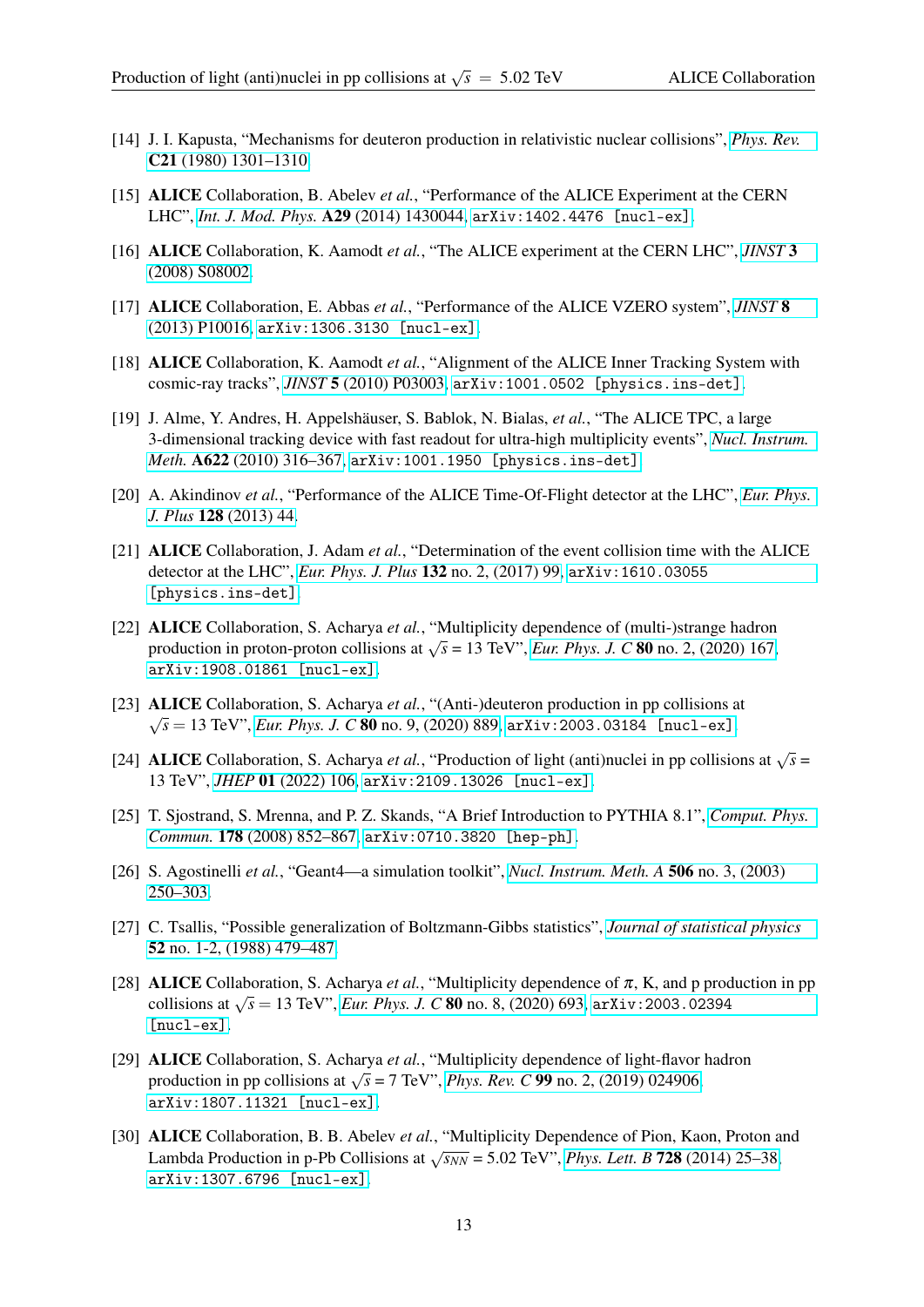- <span id="page-13-1"></span>[31] **ALICE** Collaboration, S. Acharya *et al.*, "Production of (anti-)<sup>3</sup>He and (anti-)<sup>3</sup>H in p-Pb collisions at  $\sqrt{s_{NN}}$  = 5.02 TeV", *Phys. Rev.* C101 [no. 4, \(2020\) 044906,](http://dx.doi.org/10.1103/PhysRevC.101.044906) [arXiv:1910.14401 \[nucl-ex\]](http://arxiv.org/abs/1910.14401).
- <span id="page-13-0"></span>[32] **ALICE** Collaboration, S. Acharya *et al.*, "Multiplicity dependence of (multi-)strange hadron production in proton-proton collisions at  $\sqrt{s}$  = 13 TeV", *Eur. Phys. J. C* 80 [no. 2, \(2020\) 167,](http://dx.doi.org/10.1140/epjc/s10052-020-7673-8) [arXiv:1908.01861 \[nucl-ex\]](http://arxiv.org/abs/1908.01861).
- <span id="page-13-2"></span>[33] F. Bellini and A. P. Kalweit, "Testing coalescence and statistical-thermal production scenarios for (anti-)(hyper-)nuclei and exotic QCD objects at LHC energies", *Phys. Rev.* C99 [no. 5, \(2019\)](http://dx.doi.org/10.1103/PhysRevC.99.054905) [054905,](http://dx.doi.org/10.1103/PhysRevC.99.054905) [arXiv:1807.05894 \[hep-ph\]](http://arxiv.org/abs/1807.05894).
- <span id="page-13-4"></span>[34] K.-J. Sun, C. M. Ko, and B. Dönigus, "Suppression of light nuclei production in collisions of small systems at the Large Hadron Collider", *Phys. Lett. B* 792 [\(2019\) 132–137,](http://dx.doi.org/10.1016/j.physletb.2019.03.033) [arXiv:1812.05175 \[nucl-th\]](http://arxiv.org/abs/1812.05175).
- <span id="page-13-3"></span>[35] ALICE Collaboration, S. Acharya *et al.*, "Measurement of the low-energy antideuteron inelastic cross section", *Phys. Rev. Lett.* 125 [no. 16, \(2020\) 162001,](http://dx.doi.org/10.1103/PhysRevLett.125.162001) [arXiv:2005.11122 \[nucl-ex\]](http://arxiv.org/abs/2005.11122).
- <span id="page-13-5"></span>[36] **ALICE** Collaboration, S. Acharya *et al.*, "Search for a common baryon source in high-multiplicity pp collisions at the LHC", *Phys. Lett. B* 811 [\(2020\) 135849,](http://dx.doi.org/10.1016/j.physletb.2020.135849) [arXiv:2004.08018 \[nucl-ex\]](http://arxiv.org/abs/2004.08018).
- <span id="page-13-6"></span>[37] ALICE Collaboration, "Future high-energy pp programme with ALICE",. <https://cds.cern.ch/record/2724925>.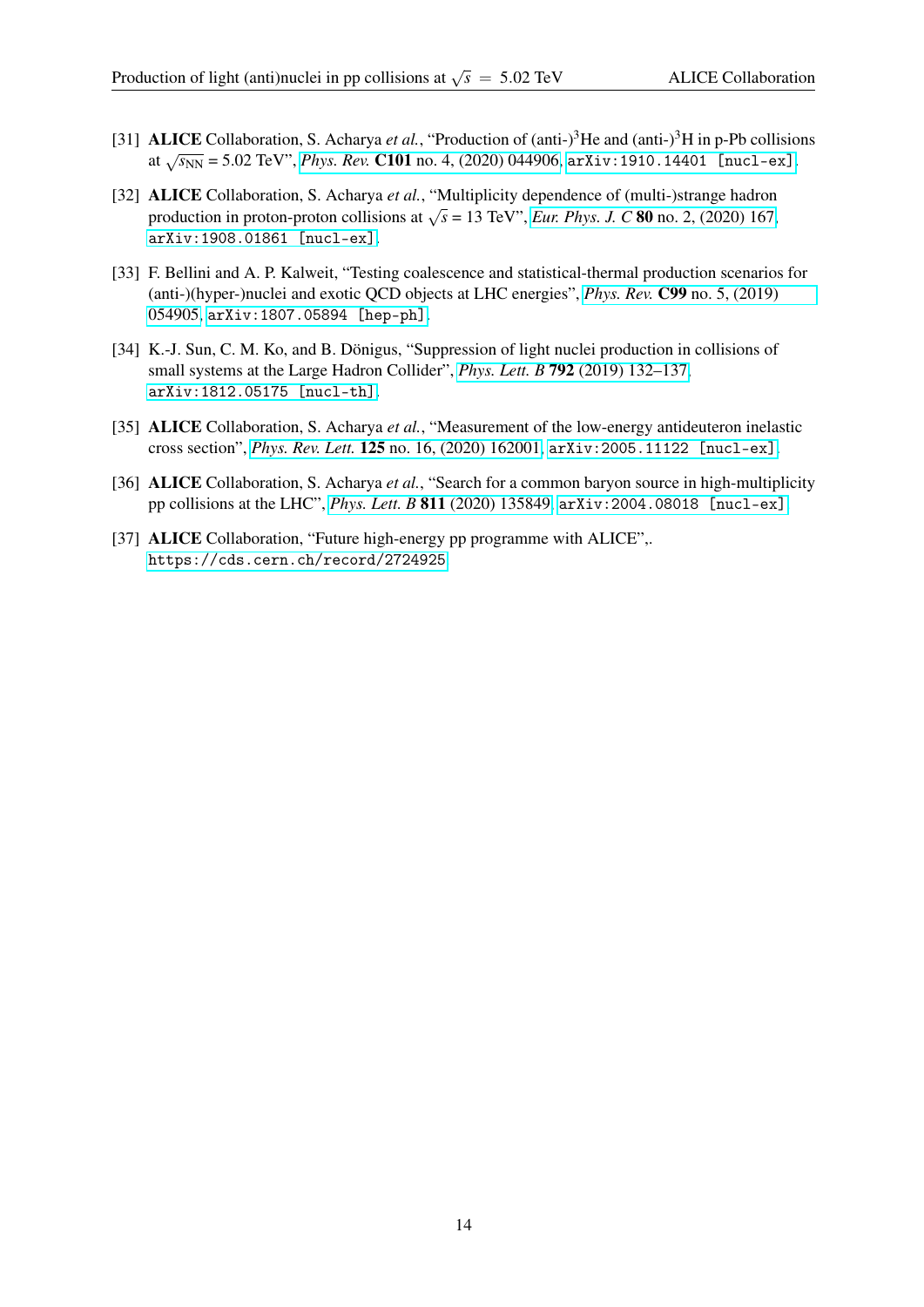## <span id="page-14-0"></span>A The ALICE Collaboration

S. Acharya<sup>142</sup>, D. Adamová<sup>96</sup>, A. Adler<sup>74</sup>, J. Adolfsson<sup>81</sup>, G. Aglieri Rinella<sup>34</sup>, M. Agnello<sup>30</sup>, N. Agrawal<sup>54</sup>, Z. Ahammed<sup>142</sup>, S. Ahmad<sup>16</sup>, S.U. Ahn<sup>76</sup>, I. Ahuja<sup>38</sup>, Z. Akbar<sup>51</sup>, A. Akindinov<sup>93</sup>, M. Al-Turany<sup>108</sup>, S.N. Alam<sup>16</sup>, D. Aleksandrov<sup>89</sup>, B. Alessandro<sup>59</sup>, H.M. Alfanda<sup>7</sup>, R. Alfaro Molina<sup>71</sup>, B. Ali<sup>16</sup>, Y. Ali<sup>14</sup>, A. Alici<sup>25</sup>, N. Alizadehvandchali<sup>125</sup>, A. Alkin<sup>34</sup>, J. Alme<sup>21</sup>, G. Alocco<sup>55</sup>, T. Alt<sup>68</sup>, I. Altsybeev<sup>113</sup>, M.N. Anaam<sup>7</sup>, C. Andrei<sup>48</sup>, D. Andreou<sup>91</sup>, A. Andronic<sup>145</sup>, V. Anguelov<sup>105</sup>, F. Antinori<sup>57</sup>, P. Antonioli<sup>54</sup>, C. Anuj<sup>16</sup>, N. Apadula<sup>80</sup>, L. Aphecetche<sup>115</sup>, H. Appelshäuser<sup>68</sup>, S. Arcelli<sup>25</sup>, R. Arnaldi<sup>59</sup>, I.C. Arsene<sup>20</sup>, M. Arslandok<sup>147</sup>, A. Augustinus<sup>34</sup>, R. Averbeck<sup>108</sup>, S. Aziz<sup>78</sup>, M.D. Azmi<sup>16</sup>, A. Badalà<sup>56</sup>, Y.W. Baek<sup>41</sup>, X. Bai<sup>129,108</sup>, R. Bailhache<sup>68</sup>, Y. Bailung<sup>50</sup>, R. Bala<sup>102</sup>, A. Balbino<sup>30</sup>, A. Baldisseri<sup>139</sup>, B. Balis<sup>2</sup>, D. Banerjee<sup>4</sup>, Z. Banoo<sup>102</sup>, R. Barbera<sup>26</sup>, L. Barioglio<sup>106</sup>, M. Barlou<sup>85</sup>, G.G. Barnaföldi<sup>146</sup>, L.S. Barnby<sup>95</sup>, V. Barret<sup>136</sup>, C. Bartels<sup>128</sup>, K. Barth<sup>34</sup>, E. Bartsch<sup>68</sup>, F. Baruffaldi<sup>27</sup>, N. Bastid<sup>136</sup>, S. Basu<sup>81</sup>, G. Batigne<sup>115</sup>, B. Batyunya<sup>75</sup>, D. Bauri<sup>49</sup>, J.L. Bazo Alba<sup>112</sup>, I.G. Bearden<sup>90</sup>, C. Beattie<sup>147</sup>, P. Becht<sup>108</sup>, I. Belikov<sup>138</sup>, A.D.C. Bell Hechavarria<sup>145</sup>, F. Bellini<sup>25</sup>, R. Bellwied<sup>125</sup>, S. Belokurova<sup>113</sup>, V. Belyaev<sup>94</sup>, G. Bencedi<sup>146,69</sup>, S. Beole<sup>24</sup>, A. Bercuci<sup>48</sup>, Y. Berdnikov<sup>99</sup>, A. Berdnikova<sup>105</sup>, L. Bergmann<sup>105</sup>, M.G. Besoiu<sup>67</sup>, L. Betev<sup>34</sup>, P.P. Bhaduri<sup>142</sup>, A. Bhasin<sup>102</sup>, I.R. Bhat<sup>102</sup>, M.A. Bhat<sup>4</sup>, B. Bhattacharjee<sup>42</sup>, P. Bhattacharya<sup>22</sup>, L. Bianchi<sup>24</sup>, N. Bianchi<sup>52</sup>, J. Bielčík<sup>37</sup>, J. Bielčíková<sup>96</sup>, J. Biernat<sup>118</sup>, A. Bilandzic<sup>106</sup>, G. Biro<sup>146</sup>, S. Biswas<sup>4</sup>, J.T. Blair<sup>119</sup>, D. Blau<sup>89,82</sup>, M.B. Blidaru<sup>108</sup>, C. Blume<sup>68</sup>, G. Boca<sup>28,58</sup>, F. Bock<sup>97</sup>, A. Bogdanov<sup>94</sup>, S. Boi<sup>22</sup>, J. Bok<sup>61</sup>, L. Boldizsár<sup>146</sup>, A. Bolozdynya<sup>94</sup>, M. Bombara<sup>38</sup>, P.M. Bond<sup>34</sup>, G. Bonomi<sup>141,58</sup>, H. Borel<sup>139</sup>, A. Borissov<sup>82</sup>, H. Bossi<sup>147</sup>, E. Botta<sup>24</sup>, L. Bratrud<sup>68</sup>, P. Braun-Munzinger<sup>108</sup>, M. Bregant<sup>121</sup>, M. Broz<sup>37</sup>, G.E. Bruno<sup>107,33</sup>, M.D. Buckland<sup>23,128</sup>, D. Budnikov<sup>109</sup>, H. Buesching<sup>68</sup>, S. Bufalino<sup>30</sup>, O. Bugnon<sup>115</sup>, P. Buhler<sup>114</sup>, Z. Buthelezi<sup>72,132</sup>, J.B. Butt<sup>14</sup>, A. Bylinkin<sup>127</sup>, S.A. Bysiak<sup>118</sup>, M. Cai<sup>27,7</sup>, H. Caines<sup>147</sup>, A. Caliva<sup>108</sup>, E. Calvo Villar<sup>112</sup>, J.M.M. Camacho<sup>120</sup>, R.S. Camacho<sup>45</sup>, P. Camerini<sup>23</sup>, F.D.M. Canedo<sup>121</sup>, M. Carabas<sup>135</sup>, F. Carnesecchi<sup>34,25</sup>, R. Caron<sup>137,139</sup>, J. Castillo Castellanos<sup>139</sup>, E.A.R. Casula<sup>22</sup>, F. Catalano<sup>30</sup>, C. Ceballos Sanchez<sup>75</sup>, I. Chakaberia<sup>80</sup>, P. Chakraborty<sup>49</sup>, S. Chandra<sup>142</sup>, S. Chapeland<sup>34</sup>, M. Chartier<sup>128</sup>, S. Chattopadhyay<sup>142</sup>, S. Chattopadhyay<sup>110</sup>, T.G. Chavez<sup>45</sup>, T. Cheng<sup>7</sup>, C. Cheshkov<sup>137</sup>, B. Cheynis<sup>137</sup>, V. Chibante Barroso<sup>34</sup>, D.D. Chinellato<sup>122</sup>, S. Cho<sup>61</sup>, P. Chochula<sup>34</sup>, P. Christakoglou<sup>91</sup>, C.H. Christensen<sup>90</sup>, P. Christiansen<sup>81</sup>, T. Chujo<sup>134</sup>, C. Cicalo<sup>55</sup>, L. Cifarelli<sup>25</sup>, F. Cindolo<sup>54</sup>, M.R. Ciupek<sup>108</sup>, G. Clai<sup>II,54</sup>, J. Cleymans<sup>I,124</sup>, F. Colamaria<sup>53</sup>, J.S. Colburn<sup>111</sup>, D. Colella<sup>53,107,33</sup>, A. Collu<sup>80</sup>, M. Colocci<sup>34</sup>, M. Concas<sup>III,59</sup>, G. Conesa Balbastre<sup>79</sup>, Z. Conesa del Valle<sup>78</sup>, G. Contin<sup>23</sup>, J.G. Contreras<sup>37</sup>, M.L. Coquet<sup>139</sup>, T.M. Cormier<sup>97</sup>, P. Cortese<sup>31</sup>, M.R. Cosentino<sup>123</sup>, F. Costa<sup>34</sup>, S. Costanza<sup>28,58</sup>, P. Crochet<sup>136</sup>, R. Cruz-Torres<sup>80</sup>, E. Cuautle<sup>69</sup>, P. Cui<sup>7</sup>, L. Cunqueiro<sup>97</sup>, A. Dainese<sup>57</sup>, M.C. Danisch<sup>105</sup>, A. Danu<sup>67</sup>, P.  $Das^{87}$ , P.  $Das^4$ , S.  $Das^4$ , S.  $Dash^{49}$ , A. De Caro<sup>29</sup>, G. de Cataldo<sup>53</sup>, L. De Cilladi<sup>24</sup>, J. de Cuveland<sup>39</sup>, A. De Falco<sup>22</sup>, D. De Gruttola<sup>29</sup>, N. De Marco<sup>59</sup>, C. De Martin<sup>23</sup>, S. De Pasquale<sup>29</sup>, S. Deb<sup>50</sup>, H.F. Degenhardt<sup>121</sup>, K.R. Deja<sup>143</sup>, R. Del Grande<sup>106</sup>, L. Dello Stritto<sup>29</sup>, W. Deng<sup>7</sup>, P. Dhankher<sup>19</sup>, D. Di Bari<sup>33</sup>, A. Di Mauro<sup>34</sup>, R.A. Diaz<sup>8</sup>, T. Dietel<sup>124</sup>, Y. Ding<sup>137,7</sup>, R. Divià<sup>34</sup>, D.U. Dixit<sup>19</sup>, Ø. Djuvsland<sup>21</sup>, U. Dmitrieva<sup>63</sup>, J. Do<sup>61</sup>, A. Dobrin<sup>67</sup>, B. Dönigus<sup>68</sup>, A.K. Dubey<sup>142</sup>, A. Dubla<sup>108,91</sup>, S. Dudi<sup>101</sup>, P. Dupieux<sup>136</sup>, M. Durkac<sup>117</sup>, N. Dzalaiova<sup>13</sup>, T.M. Eder<sup>145</sup>, R.J. Ehlers<sup>97</sup>, V.N. Eikeland<sup>21</sup>, F. Eisenhut<sup>68</sup>, D. Elia<sup>53</sup>, B. Erazmus<sup>115</sup>, F. Ercolessi<sup>25</sup>, F. Erhardt<sup>100</sup>, A. Erokhin<sup>113</sup>, M.R. Ersdal<sup>21</sup>, B. Espagnon<sup>78</sup>, G. Eulisse<sup>34</sup>, D. Evans<sup>111</sup>, S. Evdokimov<sup>92</sup>, L. Fabbietti<sup>106</sup>, M. Faggin<sup>27</sup>, J. Faivre<sup>79</sup>, F. Fan<sup>7</sup>, W. Fan<sup>80</sup>, A. Fantoni<sup>52</sup>, M. Fasel<sup>97</sup>, P. Fecchio<sup>30</sup>, A. Feliciello<sup>59</sup>, G. Feofilov<sup>113</sup>, A. Fernández Téllez<sup>45</sup>, A. Ferrero<sup>139</sup>, A. Ferretti<sup>24</sup>, V.J.G. Feuillard<sup>105</sup>, J. Figiel<sup>118</sup>, V. Filova<sup>37</sup>, D. Finogeev<sup>63</sup>, F.M. Fionda<sup>55</sup>, G. Fiorenza<sup>34</sup>, F. Flor<sup>125</sup>, A.N. Flores<sup>119</sup>, S. Foertsch<sup>72</sup>, S. Fokin<sup>89</sup>, E. Fragiacomo<sup>60</sup>, E. Frajna<sup>146</sup>, A. Francisco<sup>136</sup>, U. Fuchs<sup>34</sup>, N. Funicello<sup>29</sup>, C. Furget<sup>79</sup>, A. Furs<sup>63</sup>, J.J. Gaardhøje<sup>90</sup>, M. Gagliardi<sup>24</sup>, A.M. Gago<sup>112</sup>, A. Gal<sup>138</sup>, C.D. Galvan<sup>120</sup>, P. Ganoti<sup>85</sup>, C. Garabatos<sup>108</sup>, J.R.A. Garcia<sup>45</sup>, E. Garcia-Solis<sup>10</sup>, K. Garg<sup>115</sup>, C. Gargiulo<sup>34</sup>, A. Garibli<sup>88</sup>, K. Garner<sup>145</sup>, P. Gasik<sup>108</sup>, E.F. Gauger<sup>119</sup>, A. Gautam<sup>127</sup>, M.B. Gay Ducati<sup>70</sup>, M. Germain<sup>115</sup>, P. Ghosh<sup>142</sup>, S.K. Ghosh<sup>4</sup>, M. Giacalone<sup>25</sup>, P. Gianotti<sup>52</sup>, P. Giubellino<sup>108,59</sup>, P. Giubilato<sup>27</sup>, A.M.C. Glaenzer<sup>139</sup>, P. Glässel<sup>105</sup>,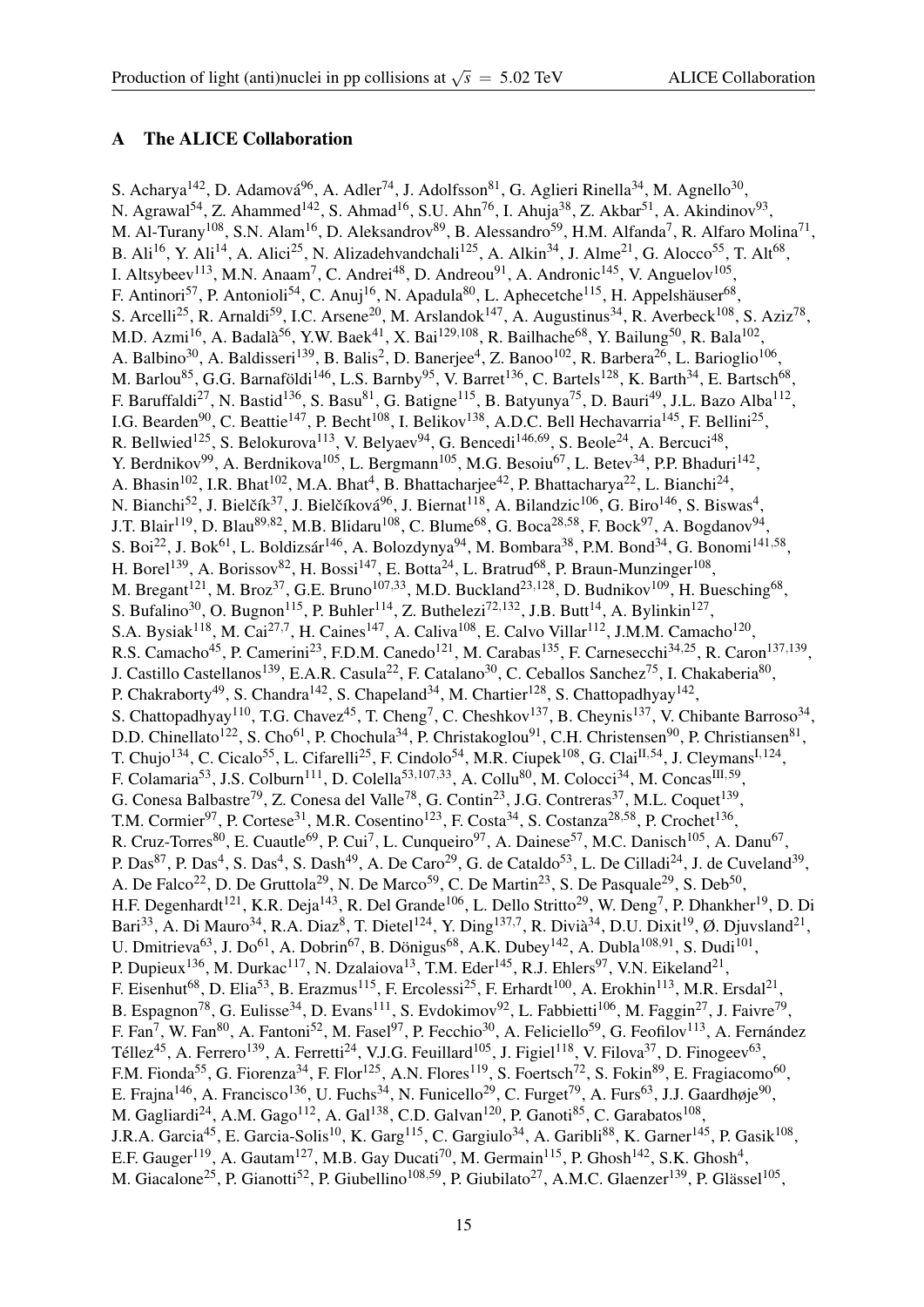E. Glimos<sup>131</sup>, D.J.Q. Goh<sup>83</sup>, V. Gonzalez<sup>144</sup>, L.H. González-Trueba<sup>71</sup>, S. Gorbunov<sup>39</sup>, M. Gorgon<sup>2</sup>, L. Görlich<sup>118</sup>, S. Gotovac<sup>35</sup>, V. Grabski<sup>71</sup>, L.K. Graczykowski<sup>143</sup>, L. Greiner<sup>80</sup>, A. Grelli<sup>62</sup>, C. Grigoras<sup>34</sup>, V. Grigoriev<sup>94</sup>, S. Grigoryan<sup>75,1</sup>, F. Grosa<sup>34,59</sup>, J.F. Grosse-Oetringhaus<sup>34</sup>, R. Grosso<sup>108</sup>, D. Grund<sup>37</sup>, G.G. Guardiano<sup>122</sup>, R. Guernane<sup>79</sup>, M. Guilbaud<sup>115</sup>, K. Gulbrandsen<sup>90</sup>, T. Gunji<sup>133</sup>, W. Guo<sup>7</sup>, A. Gupta<sup>102</sup>, R. Gupta<sup>102</sup>, S.P. Guzman<sup>45</sup>, L. Gyulai<sup>146</sup>, M.K. Habib<sup>108</sup>, C. Hadjidakis<sup>78</sup>, H. Hamagaki<sup>83</sup>, M. Hamid<sup>7</sup>, R. Hannigan<sup>119</sup>, M.R. Haque<sup>143</sup>, A. Harlenderova<sup>108</sup>, J.W. Harris<sup>147</sup>, A. Harton<sup>10</sup>, J.A. Hasenbichler<sup>34</sup>, H. Hassan<sup>97</sup>, D. Hatzifotiadou<sup>54</sup>, P. Hauer<sup>43</sup>, L.B. Havener<sup>147</sup>, S.T. Heckel<sup>106</sup>, E. Hellbär<sup>108</sup>, H. Helstrup<sup>36</sup>, T. Herman<sup>37</sup>, E.G. Hernandez<sup>45</sup>, G. Herrera Corral<sup>9</sup>, F. Herrmann<sup>145</sup>, K.F. Hetland<sup>36</sup>, H. Hillemanns<sup>34</sup>, C. Hills<sup>128</sup>, B. Hippolyte<sup>138</sup>, B. Hofman<sup>62</sup>, B. Hohlweger<sup>91</sup>, J. Honermann<sup>145</sup>, G.H. Hong<sup>148</sup>, D. Horak<sup>37</sup>, S. Hornung<sup>108</sup>, A. Horzyk<sup>2</sup>, R. Hosokawa<sup>15</sup>, Y. Hou<sup>7</sup>, P. Hristov<sup>34</sup>, C. Hughes<sup>131</sup>, P. Huhn<sup>68</sup>, L.M. Huhta<sup>126</sup>, C.V. Hulse<sup>78</sup>, T.J. Humanic<sup>98</sup>, H. Hushnud<sup>110</sup>, L.A. Husova<sup>145</sup>, A. Hutson<sup>125</sup>, J.P. Iddon<sup>34,128</sup>, R. Ilkaev<sup>109</sup>, H. Ilyas<sup>14</sup>, M. Inaba<sup>134</sup>, G.M. Innocenti<sup>34</sup>, M. Ippolitov<sup>89</sup>, A. Isakov<sup>96</sup>, T. Isidori<sup>127</sup>, M.S. Islam<sup>110</sup>, M. Ivanov<sup>108</sup>, V. Ivanov<sup>99</sup>, V. Izucheev<sup>92</sup>, M. Jablonski<sup>2</sup>, B. Jacak<sup>80</sup>, N. Jacazio<sup>34</sup>, P.M. Jacobs<sup>80</sup>, S. Jadlovska<sup>117</sup>, J. Jadlovsky<sup>117</sup>, S. Jaelani<sup>62</sup>, C. Jahnke<sup>122,121</sup>, M.J. Jakubowska<sup>143</sup>, A. Jalotra<sup>102</sup>, M.A. Janik<sup>143</sup>, T. Janson<sup>74</sup>, M. Jercic<sup>100</sup>, O. Jevons<sup>111</sup>, A.A.P. Jimenez<sup>69</sup>, F. Jonas<sup>97,145</sup>, P.G. Jones<sup>111</sup>, J.M. Jowett <sup>34,108</sup>, J. Jung<sup>68</sup>, M. Jung<sup>68</sup>, A. Junique<sup>34</sup>, A. Jusko<sup>111</sup>, M.J. Kabus<sup>143</sup>, J. Kaewjai<sup>116</sup>, P. Kalinak<sup>64</sup>, A.S. Kalteyer<sup>108</sup>, A. Kalweit<sup>34</sup>, V. Kaplin<sup>94</sup>, A. Karasu Uysal<sup>77</sup>, D. Karatovic<sup>100</sup>, O. Karavichev<sup>63</sup>, T. Karavicheva<sup>63</sup>, P. Karczmarczyk<sup>143</sup>, E. Karpechev<sup>63</sup>, V. Kashyap<sup>87</sup>, A. Kazantsev<sup>89</sup>, U. Kebschull<sup>74</sup>, R. Keidel<sup>47</sup>, D.L.D. Keijdener<sup>62</sup>, M. Keil<sup>34</sup>, B. Ketzer<sup>43</sup>, Z. Khabanova<sup>91</sup>, A.M. Khan<sup>7</sup>, S. Khan<sup>16</sup>, A. Khanzadeev<sup>99</sup>, Y. Kharlov<sup>92,82</sup>, A. Khatun<sup>16</sup>, A. Khuntia<sup>118</sup>, B. Kileng<sup>36</sup>, B. Kim<sup>17,61</sup>, C. Kim<sup>17</sup>, D.J. Kim<sup>126</sup>, E.J. Kim<sup>73</sup>, J. Kim<sup>148</sup>, J.S. Kim<sup>41</sup>, J. Kim<sup>105</sup>, J. Kim<sup>73</sup>, M. Kim<sup>105</sup>, S. Kim<sup>18</sup>, T. Kim<sup>148</sup>, S. Kirsch<sup>68</sup>, I. Kisel<sup>39</sup>, S. Kiselev<sup>93</sup>, A. Kisiel<sup>143</sup>, J.P. Kitowski<sup>2</sup>, J.L. Klay<sup>6</sup>, J. Klein<sup>34</sup>, S. Klein<sup>80</sup>, C. Klein-Bösing<sup>145</sup>, M. Kleiner<sup>68</sup>, T. Klemenz<sup>106</sup>, A. Kluge<sup>34</sup>, A.G. Knospe<sup>125</sup>, C. Kobdaj<sup>116</sup>, T. Kollegger<sup>108</sup>, A. Kondratyev<sup>75</sup>, N. Kondratyeva<sup>94</sup>, E. Kondratyuk<sup>92</sup>, J. Konig<sup>68</sup>, S.A. Konigstorfer<sup>106</sup>, P.J. Konopka<sup>34</sup>, G. Kornakov<sup>143</sup>, S.D. Koryciak<sup>2</sup>, A. Kotliarov<sup>96</sup>, O. Kovalenko<sup>86</sup>, V. Kovalenko<sup>113</sup>, M. Kowalski $^{118}$ , I. Králik $^{64}$ , A. Kravčáková $^{38}$ , L. Kreis $^{108}$ , M. Krivda $^{111,64}$ , F. Krizek $^{96}$ , K. Krizkova Gajdosova<sup>37</sup>, M. Kroesen<sup>105</sup>, M. Krüger<sup>68</sup>, D.M. Krupova<sup>37</sup>, E. Kryshen<sup>99</sup>, M. Krzewicki<sup>39</sup>, V. Kučera<sup>34</sup>, C. Kuhn<sup>138</sup>, P.G. Kuijer<sup>91</sup>, T. Kumaoka<sup>134</sup>, D. Kumar<sup>142</sup>, L. Kumar<sup>101</sup>, N. Kumar<sup>101</sup>, S. Kundu<sup>34</sup>, P. Kurashvili<sup>86</sup>, A. Kurepin<sup>63</sup>, A.B. Kurepin<sup>63</sup>, A. Kuryakin<sup>109</sup>, S. Kushpil<sup>96</sup>, J. Kvapil<sup>111</sup>, M.J. Kweon<sup>61</sup>, J.Y. Kwon<sup>61</sup>, Y. Kwon<sup>148</sup>, S.L. La Pointe<sup>39</sup>, P. La Rocca<sup>26</sup>, Y.S. Lai<sup>80</sup>, A. Lakrathok<sup>116</sup>, M. Lamanna<sup>34</sup>, R. Langoy<sup>130</sup>, P. Larionov<sup>34,52</sup>, E. Laudi<sup>34</sup>, L. Lautner<sup>34,106</sup>, R. Lavicka<sup>114,37</sup>, T. Lazareva<sup>113</sup>, R. Lea<sup>141,23,58</sup>, J. Lehrbach<sup>39</sup>, R.C. Lemmon<sup>95</sup>, I. León Monzón<sup>120</sup>, E.D. Lesser<sup>19</sup>, M. Lettrich<sup>34,106</sup>, P. Lévai<sup>146</sup>, X. Li<sup>11</sup>, X.L. Li<sup>7</sup>, J. Lien<sup>130</sup>, R. Lietava<sup>111</sup>, B. Lim<sup>17</sup>, S.H. Lim<sup>17</sup>, V. Lindenstruth<sup>39</sup>, A. Lindner<sup>48</sup>, C. Lippmann<sup>108</sup>, A. Liu<sup>19</sup>, D.H. Liu<sup>7</sup>, J. Liu<sup>128</sup>, I.M. Lofnes<sup>21</sup>, V. Loginov<sup>94</sup>, C. Loizides<sup>97</sup>, P. Loncar<sup>35</sup>, J.A. Lopez<sup>105</sup>, X. Lopez<sup>136</sup>, E. López Torres<sup>8</sup>, J.R. Luhder<sup>145</sup>, M. Lunardon<sup>27</sup>, G. Luparello<sup>60</sup>, Y.G. Ma<sup>40</sup>, A. Maevskaya<sup>63</sup>, M. Mager<sup>34</sup>, T. Mahmoud<sup>43</sup>, A. Maire<sup>138</sup>, M. Malaev<sup>99</sup>, N.M. Malik<sup>102</sup>, Q.W. Malik<sup>20</sup>, S.K. Malik<sup>102</sup>, L. Malinina<sup>IV,75</sup>, D. Mal'Kevich<sup>93</sup>, D. Mallick<sup>87</sup>, N. Mallick<sup>50</sup>, G. Mandaglio<sup>32,56</sup>, V. Manko<sup>89</sup>, F. Manso<sup>136</sup>, V. Manzari<sup>53</sup>, Y. Mao<sup>7</sup>, G.V. Margagliotti<sup>23</sup>, A. Margotti<sup>54</sup>, A. Marín<sup>108</sup>, C. Markert<sup>119</sup>, M. Marquard<sup>68</sup>, N.A. Martin<sup>105</sup>, P. Martinengo<sup>34</sup>, J.L. Martinez<sup>125</sup>, M.I. Martínez<sup>45</sup>, G. Martínez García<sup>115</sup>, S. Masciocchi<sup>108</sup>, M. Masera<sup>24</sup>, A. Masoni<sup>55</sup>, L. Massacrier<sup>78</sup>, A. Mastroserio<sup>140,53</sup>, A.M. Mathis<sup>106</sup>, O. Matonoha<sup>81</sup>, P.F.T. Matuoka<sup>121</sup>, A. Matyja<sup>118</sup>, C. Mayer<sup>118</sup>, A.L. Mazuecos<sup>34</sup>, F. Mazzaschi<sup>24</sup>, M. Mazzilli<sup>34</sup>, J.E. Mdhluli<sup>132</sup>, A.F. Mechler<sup>68</sup>, Y. Melikyan<sup>63</sup>, A. Menchaca-Rocha<sup>71</sup>, E. Meninno<sup>114,29</sup>, A.S. Menon<sup>125</sup>, M. Meres<sup>13</sup>, S. Mhlanga<sup>124,72</sup>, Y. Miake<sup>134</sup>, L. Micheletti<sup>59</sup>, L.C. Migliorin<sup>137</sup>, D.L. Mihaylov<sup>106</sup>, K. Mikhaylov<sup>75,93</sup>, A.N. Mishra<sup>146</sup>, D. Miśkowiec<sup>108</sup>, A. Modak<sup>4</sup>, A.P. Mohanty<sup>62</sup>, B. Mohanty<sup>87</sup>, M. Mohisin Khan<sup>V, 16</sup>, M.A. Molander<sup>44</sup>, Z. Moravcova<sup>90</sup>, C. Mordasini<sup>106</sup>, D.A. Moreira De Godoy<sup>145</sup>, I. Morozov<sup>63</sup>, A. Morsch<sup>34</sup>, T. Mrnjavac<sup>34</sup>, V. Muccifora<sup>52</sup>, E. Mudnic<sup>35</sup>, D. Mühlheim<sup>145</sup>, S. Muhuri<sup>142</sup>, J.D. Mulligan<sup>80</sup>, A. Mulliri<sup>22</sup>, M.G. Munhoz<sup>121</sup>, R.H. Munzer<sup>68</sup>, H. Murakami<sup>133</sup>, S. Murray<sup>124</sup>, L. Musa<sup>34</sup>, J. Musinsky<sup>64</sup>,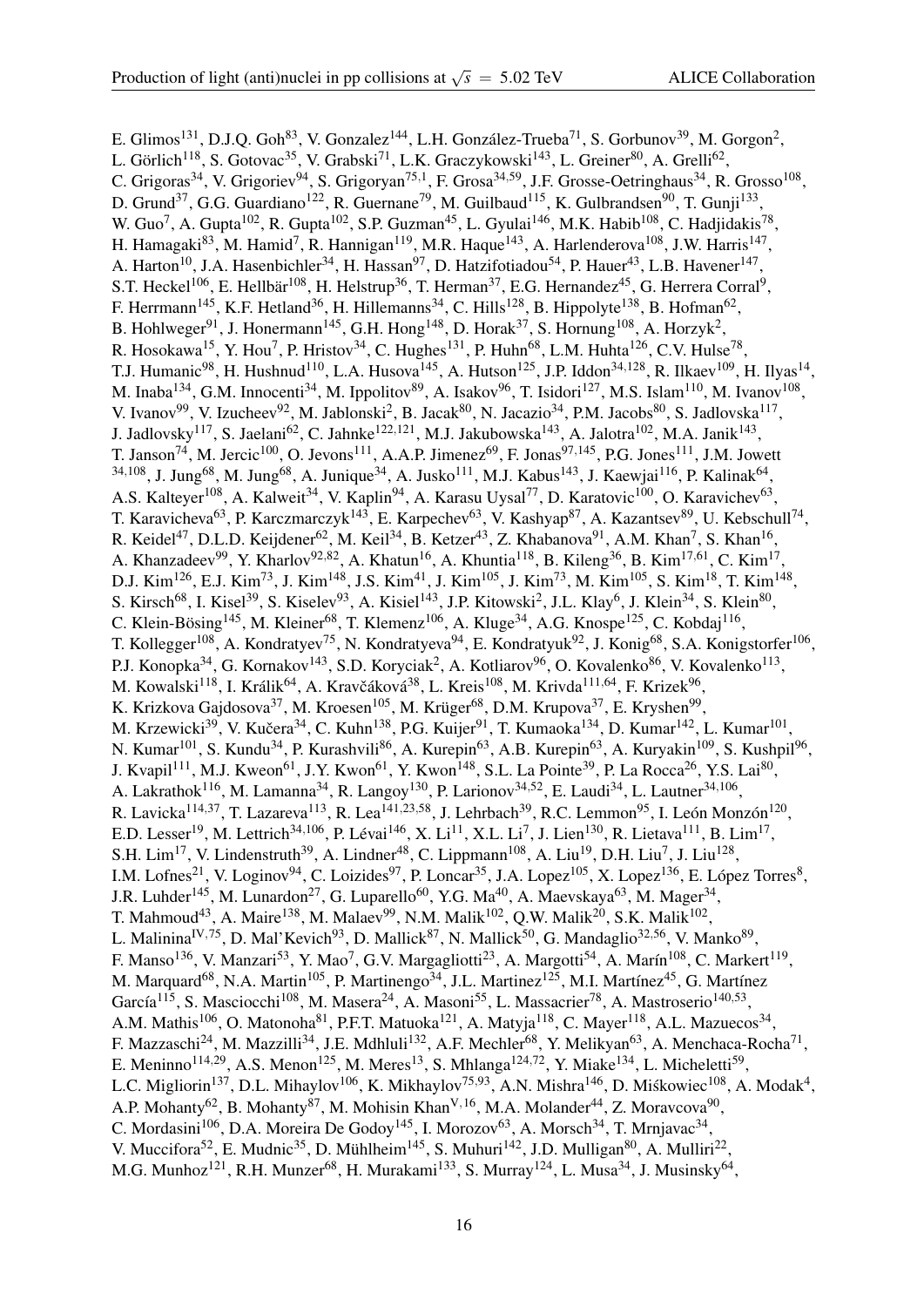J.W. Myrcha<sup>143</sup>, B. Naik<sup>132</sup>, R. Nair<sup>86</sup>, B.K. Nandi<sup>49</sup>, R. Nania<sup>54</sup>, E. Nappi<sup>53</sup>, A.F. Nassirpour<sup>81</sup>, A. Nath<sup>105</sup>, C. Nattrass<sup>131</sup>, A. Neagu<sup>20</sup>, A. Negru<sup>135</sup>, L. Nellen<sup>69</sup>, S.V. Nesbo<sup>36</sup>, G. Neskovic<sup>39</sup>, D. Nesterov<sup>113</sup>, B.S. Nielsen<sup>90</sup>, S. Nikolaev<sup>89</sup>, S. Nikulin<sup>89</sup>, V. Nikulin<sup>99</sup>, F. Noferini<sup>54</sup>, S. Noh<sup>12</sup>, P. Nomokonov<sup>75</sup>, J. Norman<sup>128</sup>, N. Novitzky<sup>134</sup>, P. Nowakowski<sup>143</sup>, A. Nyanin<sup>89</sup>, J. Nystrand<sup>21</sup>, M. Ogino<sup>83</sup>, A. Ohlson<sup>81</sup>, V.A. Okorokov<sup>94</sup>, J. Oleniacz<sup>143</sup>, A.C. Oliveira Da Silva<sup>131</sup>, M.H. Oliver<sup>147</sup>, A. Onnerstad<sup>126</sup>, C. Oppedisano<sup>59</sup>, A. Ortiz Velasquez<sup>69</sup>, T. Osako<sup>46</sup>, A. Oskarsson<sup>81</sup>, J. Otwinowski<sup>118</sup>, M. Oya<sup>46</sup>, K. Oyama<sup>83</sup>, Y. Pachmayer<sup>105</sup>, S. Padhan<sup>49</sup>, D. Pagano<sup>141,58</sup>, G. Paić<sup>69</sup>, A. Palasciano<sup>53</sup>, J. Pan<sup>144</sup>, S. Panebianco<sup>139</sup>, J. Park<sup>61</sup>, J.E. Parkkila<sup>126</sup>, S.P. Pathak<sup>125</sup>, R.N. Patra<sup>102,34</sup>, B. Paul<sup>22</sup>, H. Pei<sup>7</sup>, T. Peitzmann<sup>62</sup>, X. Peng<sup>7</sup>, L.G. Pereira<sup>70</sup>, H. Pereira Da Costa<sup>139</sup>, D. Peresunko<sup>89,82</sup>, G.M. Perez<sup>8</sup>, S. Perrin<sup>139</sup>, Y. Pestov<sup>5</sup>, V. Petráček<sup>37</sup>, M. Petrovici<sup>48</sup>, R.P. Pezzi<sup>115,70</sup>, S. Piano<sup>60</sup>, M. Pikna<sup>13</sup>, P. Pillot<sup>115</sup>, O. Pinazza<sup>54,34</sup>, L. Pinsky<sup>125</sup>, C. Pinto<sup>26</sup>, S. Pisano<sup>52</sup>, M. Płoskoń<sup>80</sup>, M. Planinic<sup>100</sup>, F. Pliquett<sup>68</sup>, M.G. Poghosyan<sup>97</sup>, B. Polichtchouk<sup>92</sup>, S. Politano<sup>30</sup>, N. Poljak<sup>100</sup>, A. Pop<sup>48</sup>, S. Porteboeuf-Houssais<sup>136</sup>, J. Porter<sup>80</sup>, V. Pozdniakov<sup>75</sup>, S.K. Prasad<sup>4</sup>, R. Preghenella<sup>54</sup>, F. Prino<sup>59</sup>, C.A. Pruneau<sup>144</sup>, I. Pshenichnov<sup>63</sup>, M. Puccio<sup>34</sup>, S. Qiu<sup>91</sup>, L. Quaglia<sup>24</sup>, R.E. Quishpe<sup>125</sup>, S. Ragoni<sup>111</sup>, A. Rakotozafindrabe<sup>139</sup>, L. Ramello<sup>31</sup>, F. Rami<sup>138</sup>, S.A.R. Ramirez<sup>45</sup>, A.G.T. Ramos<sup>33</sup>, T.A. Rancien<sup>79</sup>, R. Raniwala<sup>103</sup>, S. Raniwala<sup>103</sup>, S.S. Räsänen<sup>44</sup>, R. Rath<sup>50</sup>, I. Ravasenga<sup>91</sup>, K.F. Read<sup>97,131</sup>, A.R. Redelbach<sup>39</sup>, K. Redlich<sup>VI,86</sup>, A. Rehman<sup>21</sup>, P. Reichelt<sup>68</sup>, F. Reidt<sup>34</sup>, H.A. Reme-ness<sup>36</sup>, Z. Rescakova<sup>38</sup>, K. Reygers<sup>105</sup>, A. Riabov<sup>99</sup>, V. Riabov<sup>99</sup>, T. Richert<sup>81</sup>, M. Richter<sup>20</sup>, W. Riegler<sup>34</sup>, F. Riggi<sup>26</sup>, C. Ristea<sup>67</sup>, M. Rodríguez Cahuantzi<sup>45</sup>, K. Røed<sup>20</sup>, R. Rogalev<sup>92</sup>, E. Rogochaya<sup>75</sup>, T.S. Rogoschinski<sup>68</sup>, D. Rohr<sup>34</sup>, D. Röhrich<sup>21</sup>, P.F. Rojas<sup>45</sup>, S. Rojas Torres<sup>37</sup>, P.S. Rokita<sup>143</sup>, F. Ronchetti<sup>52</sup>, A. Rosano<sup>32,56</sup>, E.D. Rosas<sup>69</sup>, A. Rossi<sup>57</sup>, A. Roy<sup>50</sup>, P. Roy<sup>110</sup>, S. Roy<sup>49</sup>, N. Rubini<sup>25</sup>, O.V. Rueda<sup>81</sup>, D. Ruggiano<sup>143</sup>, R. Rui<sup>23</sup>, B. Rumyantsev<sup>75</sup>, P.G. Russek<sup>2</sup>, R. Russo<sup>91</sup>, A. Rustamov<sup>88</sup>, E. Ryabinkin<sup>89</sup>, Y. Ryabov<sup>99</sup>, A. Rybicki<sup>118</sup>, H. Rytkonen<sup>126</sup>, W. Rzesa<sup>143</sup>, O.A.M. Saarimaki<sup>44</sup>, R. Sadek<sup>115</sup>, S. Sadovsky<sup>92</sup>, J. Saetre<sup>21</sup>, K. Šafařík<sup>37</sup>, S.K. Saha<sup>142</sup>, S. Saha<sup>87</sup>, B. Sahoo<sup>49</sup>, P. Sahoo<sup>49</sup>, R. Sahoo<sup>50</sup>, S. Sahoo<sup>65</sup>, D. Sahu<sup>50</sup>, P.K. Sahu<sup>65</sup>, J. Saini<sup>142</sup>, S. Sakai<sup>134</sup>, M.P. Salvan<sup>108</sup>, S. Sambyal<sup>102</sup>, T.B. Saramela<sup>121</sup>, D. Sarkar<sup>144</sup>, N. Sarkar<sup>142</sup>, P. Sarma<sup>42</sup>, V.M. Sarti<sup>106</sup>, M.H.P. Sas<sup>147</sup>, J. Schambach<sup>97</sup>, H.S. Scheid<sup>68</sup>, C. Schiaua<sup>48</sup>, R. Schicker<sup>105</sup>, A. Schmah<sup>105</sup>, C. Schmidt<sup>108</sup>, H.R. Schmidt<sup>104</sup>, M.O. Schmidt<sup>34,105</sup>, M. Schmidt<sup>104</sup>, N.V. Schmidt<sup>97,68</sup>, A.R. Schmier<sup>131</sup>, R. Schotter<sup>138</sup>, J. Schukraft<sup>34</sup>, K. Schwarz<sup>108</sup>, K. Schweda<sup>108</sup>, G. Scioli<sup>25</sup>, E. Scomparin<sup>59</sup>, J.E. Seger<sup>15</sup>, Y. Sekiguchi<sup>133</sup>, D. Sekihata<sup>133</sup>, I. Selyuzhenkov<sup>108,94</sup>, S. Senyukov<sup>138</sup>, J.J. Seo<sup>61</sup>, D. Serebryakov<sup>63</sup>, L. Šerkšnytė<sup>106</sup>, A. Sevcenco<sup>67</sup>, T.J. Shaba<sup>72</sup>, A. Shabanov<sup>63</sup>, A. Shabetai<sup>115</sup>, R. Shahoyan<sup>34</sup>, W. Shaikh<sup>110</sup>, A. Shangaraev<sup>92</sup>, A. Sharma<sup>101</sup>, H. Sharma<sup>118</sup>, M. Sharma<sup>102</sup>, N. Sharma<sup>101</sup>, S. Sharma<sup>102</sup>, U. Sharma<sup>102</sup>, A. Shatat<sup>78</sup>, O. Sheibani<sup>125</sup>, K. Shigaki<sup>46</sup>, M. Shimomura<sup>84</sup>, S. Shirinkin<sup>93</sup>, Q. Shou<sup>40</sup>, Y. Sibiriak<sup>89</sup>, S. Siddhanta<sup>55</sup>, T. Siemiarczuk<sup>86</sup>, T.F. Silva<sup>121</sup>, D. Silvermyr<sup>81</sup>, T. Simantathammakul<sup>116</sup>, G. Simonetti<sup>34</sup>, B. Singh<sup>106</sup>, R. Singh<sup>87</sup>, R. Singh<sup>102</sup>, R. Singh<sup>50</sup>, V.K. Singh<sup>142</sup>, V. Singhal<sup>142</sup>, T. Sinha<sup>110</sup>, B. Sitar<sup>13</sup>, M. Sitta<sup>31</sup>, T.B. Skaali<sup>20</sup>, G. Skorodumovs<sup>105</sup>, M. Slupecki<sup>44</sup>, N. Smirnov<sup>147</sup>, R.J.M. Snellings<sup>62</sup>, C. Soncco<sup>112</sup>, J. Song<sup>125</sup>, A. Songmoolnak<sup>116</sup>, F. Soramel<sup>27</sup>, S. Sorensen<sup>131</sup>, I. Sputowska<sup>118</sup>, J. Stachel<sup>105</sup>, I. Stan<sup>67</sup>, P.J. Steffanic<sup>131</sup>, S.F. Stiefelmaier<sup>105</sup>, D. Stocco<sup>115</sup>, I. Storehaug<sup>20</sup>, M.M. Storetvedt<sup>36</sup>, P. Stratmann<sup>145</sup>, S. Strazzi<sup>25</sup>, C.P. Stylianidis<sup>91</sup>, A.A.P. Suaide<sup>121</sup>, C. Suire<sup>78</sup>, M. Sukhanov<sup>63</sup>, M. Suljic<sup>34</sup>, R. Sultanov<sup>93</sup>, V. Sumberia<sup>102</sup>, S. Sumowidagdo<sup>51</sup>, S. Swain<sup>65</sup>, A. Szabo<sup>13</sup>, I. Szarka<sup>13</sup>, U. Tabassam<sup>14</sup>, S.F. Taghavi<sup>106</sup>, G. Taillepied<sup>108,136</sup>, J. Takahashi<sup>122</sup>, G.J. Tambave<sup>21</sup>, S. Tang<sup>136,7</sup>, Z. Tang<sup>129</sup>, J.D. Tapia Takaki<sup>VII,127</sup>, N. Tapus<sup>135</sup>, M.G. Tarzila<sup>48</sup>, A. Tauro<sup>34</sup>, G. Tejeda Muñoz<sup>45</sup>, A. Telesca<sup>34</sup>, L. Terlizzi<sup>24</sup>, C. Terrevoli<sup>125</sup>, G. Tersimonov<sup>3</sup>, S. Thakur<sup>142</sup>, D. Thomas<sup>119</sup>, R. Tieulent<sup>137</sup>, A. Tikhonov<sup>63</sup>, A.R. Timmins<sup>125</sup>, M. Tkacik<sup>117</sup>, A. Toia<sup>68</sup>, N. Topilskaya<sup>63</sup>, M. Toppi<sup>52</sup>, F. Torales-Acosta<sup>19</sup>, T. Tork<sup>78</sup>, A. Trifiró<sup>32,56</sup>, S. Tripathy<sup>54,69</sup>, T. Tripathy<sup>49</sup>, S. Trogolo<sup>34,27</sup>, V. Trubnikov<sup>3</sup>, W.H. Trzaska<sup>126</sup>, T.P. Trzcinski<sup>143</sup>, A. Tumkin<sup>109</sup>, R. Turrisi<sup>57</sup>, T.S. Tveter<sup>20</sup>, K. Ullaland<sup>21</sup>, A. Uras<sup>137</sup>, M. Urioni<sup>58,141</sup>, G.L. Usai<sup>22</sup>, M. Vala<sup>38</sup>, N. Valle<sup>28</sup>, S. Vallero<sup>59</sup>, L.V.R. van Doremalen<sup>62</sup>, M. van Leeuwen<sup>91</sup>, P. Vande Vyvre<sup>34</sup>, D. Varga<sup>146</sup>, Z. Varga<sup>146</sup>, M. Varga-Kofarago<sup>146</sup>, M. Vasileiou<sup>85</sup>, A. Vasiliev<sup>89</sup>, O. Vázquez Doce<sup>52,106</sup>, V. Vechernin<sup>113</sup>, A. Velure<sup>21</sup>, E. Vercellin<sup>24</sup>,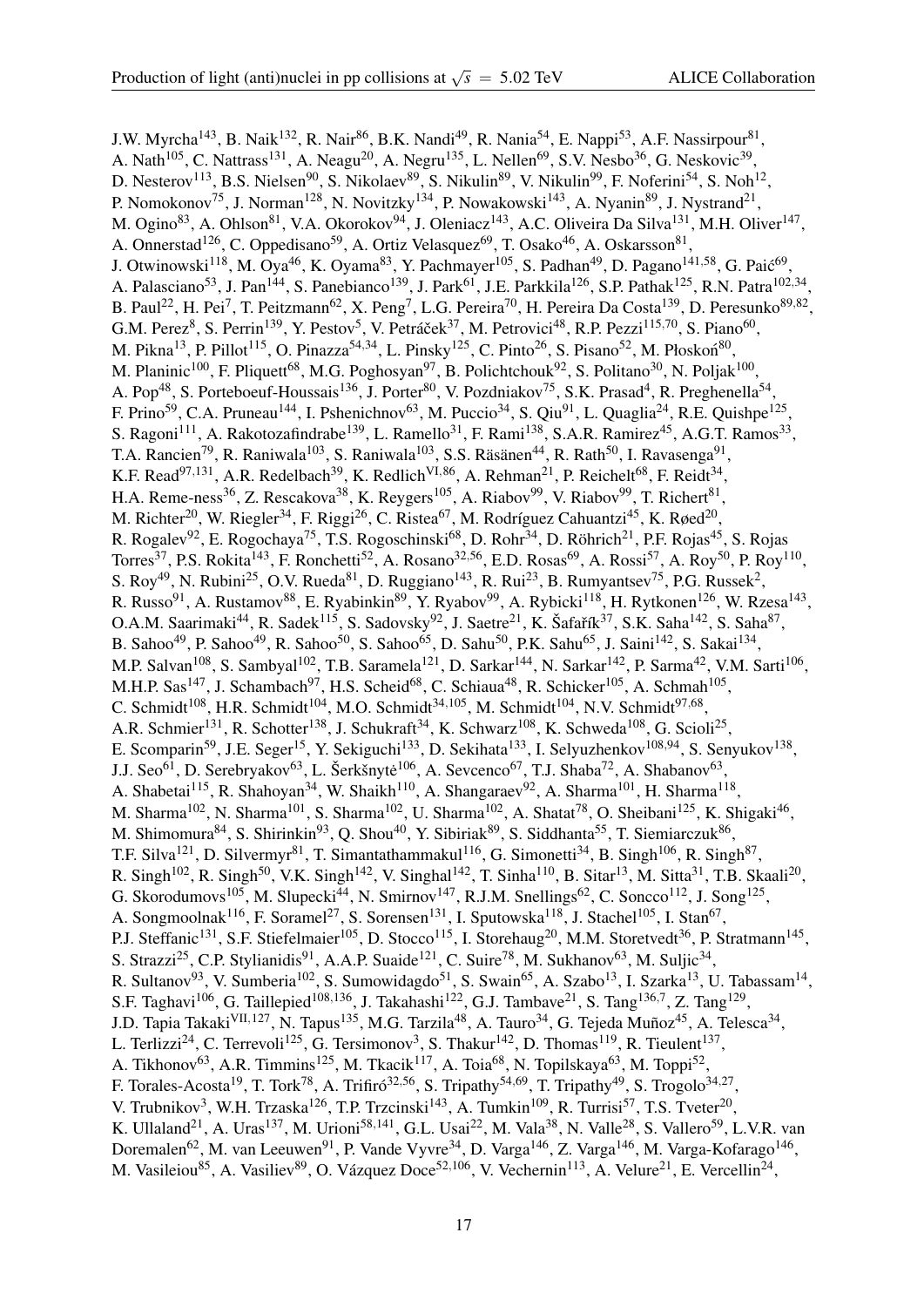S. Vergara Limón<sup>45</sup>, L. Vermunt<sup>62</sup>, R. Vértesi<sup>146</sup>, M. Verweij<sup>62</sup>, L. Vickovic<sup>35</sup>, Z. Vilakazi<sup>132</sup>, O. Villalobos Baillie<sup>111</sup>, G. Vino<sup>53</sup>, A. Vinogradov<sup>89</sup>, T. Virgili<sup>29</sup>, V. Vislavicius<sup>90</sup>, A. Vodopyanov<sup>75</sup>, B. Volkel<sup>34,105</sup>, M.A. Völkl<sup>105</sup>, K. Voloshin<sup>93</sup>, S.A. Voloshin<sup>144</sup>, G. Volpe<sup>33</sup>, B. von Haller<sup>34</sup>, I. Vorobyev<sup>106</sup>, N. Vozniuk<sup>63</sup>, J. Vrláková<sup>38</sup>, B. Wagner<sup>21</sup>, C. Wang<sup>40</sup>, D. Wang<sup>40</sup>, M. Weber<sup>114</sup>, R.J.G.V. Weelden<sup>91</sup>, A. Wegrzynek<sup>34</sup>, S.C. Wenzel<sup>34</sup>, J.P. Wessels<sup>145</sup>, J. Wiechula<sup>68</sup>, J. Wikne<sup>20</sup>, G. Wilk<sup>86</sup>, J. Wilkinson<sup>108</sup>, G.A. Willems<sup>145</sup>, B. Windelband<sup>105</sup>, M. Winn<sup>139</sup>, W.E. Witt<sup>131</sup>, J.R. Wright<sup>119</sup>, W. Wu<sup>40</sup>, Y. Wu<sup>129</sup>, R. Xu<sup>7</sup>, A.K. Yadav<sup>142</sup>, S. Yalcin<sup>77</sup>, Y. Yamaguchi<sup>46</sup>, K. Yamakawa<sup>46</sup>, S. Yang<sup>21</sup>, S. Yano<sup>46</sup>, Z. Yin<sup>7</sup>, I.-K. Yoo<sup>17</sup>, J.H. Yoon<sup>61</sup>, S. Yuan<sup>21</sup>, A. Yuncu<sup>105</sup>, V. Zaccolo<sup>23</sup>, C. Zampolli<sup>34</sup>, H.J.C. Zanoli<sup>62</sup>, N. Zardoshti<sup>34</sup>, A. Zarochentsev<sup>113</sup>, P. Závada<sup>66</sup>, N. Zaviyalov<sup>109</sup>, M. Zhalov<sup>99</sup>, B. Zhang<sup>7</sup>, S. Zhang<sup>40</sup>, X. Zhang<sup>7</sup>, Y. Zhang<sup>129</sup>, V. Zherebchevskii<sup>113</sup>, Y. Zhi<sup>11</sup>, N. Zhigareva<sup>93</sup>, D. Zhou<sup>7</sup>, Y. Zhou<sup>90</sup>, J. Zhu<sup>108,7</sup>, Y. Zhu<sup>7</sup>, G. Zinovjev<sup>I,3</sup>, N. Zurlo<sup>141,58</sup>

## Affiliation Notes

<sup>I</sup> Deceased

 $II$  Also at: Italian National Agency for New Technologies, Energy and Sustainable Economic Development (ENEA), Bologna, Italy

III Also at: Dipartimento DET del Politecnico di Torino, Turin, Italy

IV Also at: M.V. Lomonosov Moscow State University, D.V. Skobeltsyn Institute of Nuclear, Physics, Moscow, Russia

<sup>V</sup> Also at: Department of Applied Physics, Aligarh Muslim University, Aligarh, India

VI Also at: Institute of Theoretical Physics, University of Wroclaw, Poland

VII Also at: University of Kansas, Lawrence, Kansas, United States

# Collaboration Institutes

<sup>1</sup> A.I. Alikhanyan National Science Laboratory (Yerevan Physics Institute) Foundation, Yerevan, Armenia

<sup>2</sup> AGH University of Science and Technology, Cracow, Poland

<sup>3</sup> Bogolyubov Institute for Theoretical Physics, National Academy of Sciences of Ukraine, Kiev, Ukraine

<sup>4</sup> Bose Institute, Department of Physics and Centre for Astroparticle Physics and Space Science (CAPSS), Kolkata, India

<sup>5</sup> Budker Institute for Nuclear Physics, Novosibirsk, Russia

<sup>6</sup> California Polytechnic State University, San Luis Obispo, California, United States

<sup>7</sup> Central China Normal University, Wuhan, China

<sup>8</sup> Centro de Aplicaciones Tecnológicas y Desarrollo Nuclear (CEADEN), Havana, Cuba

<sup>9</sup> Centro de Investigación y de Estudios Avanzados (CINVESTAV), Mexico City and Mérida, Mexico

<sup>10</sup> Chicago State University, Chicago, Illinois, United States

<sup>11</sup> China Institute of Atomic Energy, Beijing, China

<sup>12</sup> Chungbuk National University, Cheongju, Republic of Korea

<sup>13</sup> Comenius University Bratislava, Faculty of Mathematics, Physics and Informatics, Bratislava, Slovakia

<sup>14</sup> COMSATS University Islamabad, Islamabad, Pakistan

<sup>15</sup> Creighton University, Omaha, Nebraska, United States

<sup>16</sup> Department of Physics, Aligarh Muslim University, Aligarh, India

<sup>17</sup> Department of Physics, Pusan National University, Pusan, Republic of Korea

<sup>18</sup> Department of Physics, Sejong University, Seoul, Republic of Korea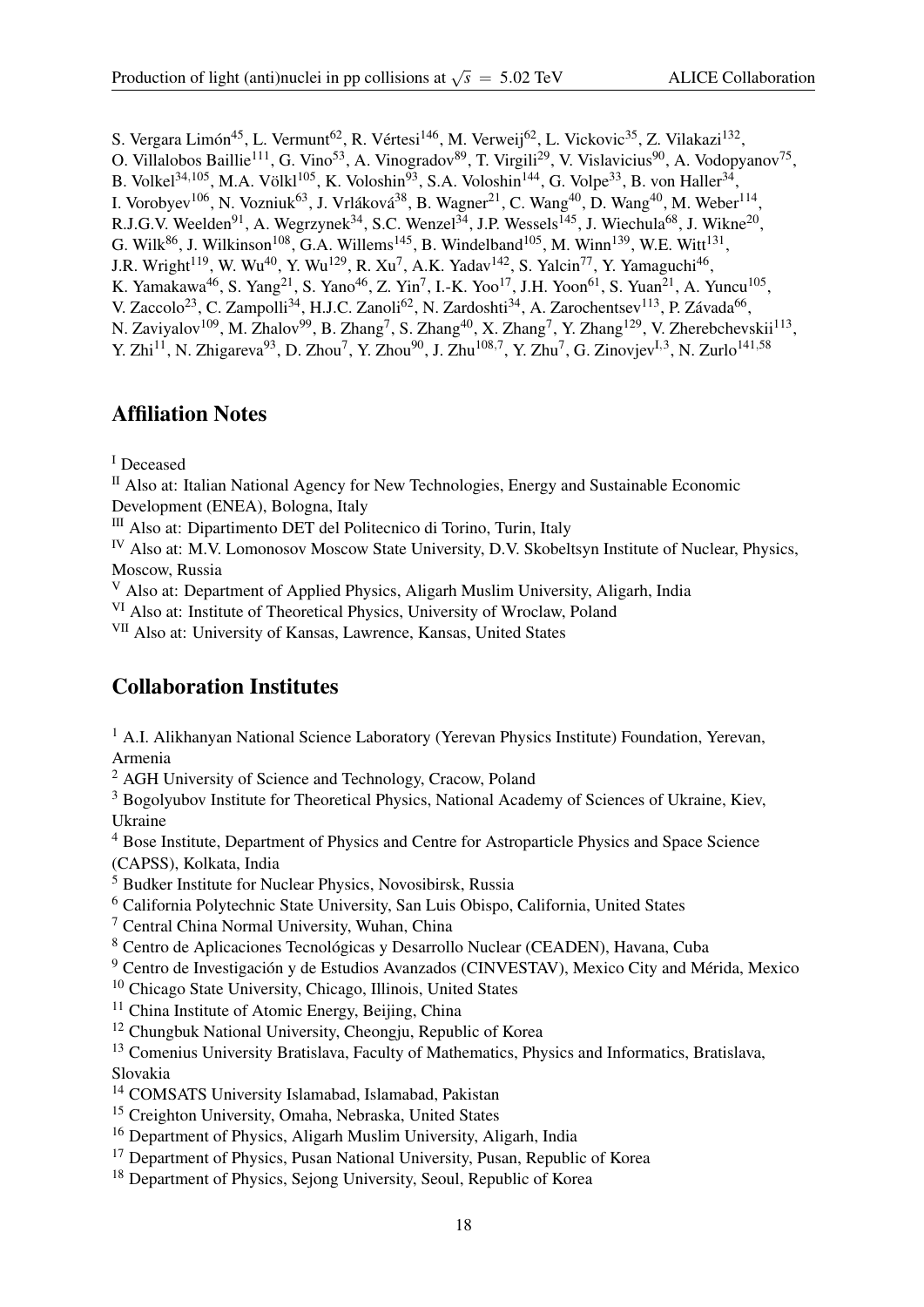Department of Physics, University of California, Berkeley, California, United States

- Department of Physics, University of Oslo, Oslo, Norway
- <sup>21</sup> Department of Physics and Technology, University of Bergen, Bergen, Norway
- Dipartimento di Fisica dell'Università and Sezione INFN, Cagliari, Italy
- Dipartimento di Fisica dell'Università and Sezione INFN, Trieste, Italy
- Dipartimento di Fisica dell'Università and Sezione INFN, Turin, Italy
- Dipartimento di Fisica e Astronomia dell'Università and Sezione INFN, Bologna, Italy
- Dipartimento di Fisica e Astronomia dell'Università and Sezione INFN, Catania, Italy
- Dipartimento di Fisica e Astronomia dell'Università and Sezione INFN, Padova, Italy
- Dipartimento di Fisica e Nucleare e Teorica, Università di Pavia, Pavia, Italy
- Dipartimento di Fisica 'E.R. Caianiello' dell'Università and Gruppo Collegato INFN, Salerno, Italy
- Dipartimento DISAT del Politecnico and Sezione INFN, Turin, Italy
- Dipartimento di Scienze e Innovazione Tecnologica dell'Università del Piemonte Orientale and INFN Sezione di Torino, Alessandria, Italy
- Dipartimento di Scienze MIFT, Università di Messina, Messina, Italy
- <sup>33</sup> Dipartimento Interateneo di Fisica 'M. Merlin' and Sezione INFN, Bari, Italy
- <sup>34</sup> European Organization for Nuclear Research (CERN), Geneva, Switzerland
- <sup>35</sup> Faculty of Electrical Engineering, Mechanical Engineering and Naval Architecture, University of Split, Split, Croatia
- <sup>36</sup> Faculty of Engineering and Science, Western Norway University of Applied Sciences, Bergen, Norway
- <sup>37</sup> Faculty of Nuclear Sciences and Physical Engineering, Czech Technical University in Prague, Prague, Czech Republic
- Faculty of Science, P.J. Šafárik University, Košice, Slovakia
- Frankfurt Institute for Advanced Studies, Johann Wolfgang Goethe-Universität Frankfurt, Frankfurt, Germany
- Fudan University, Shanghai, China
- Gangneung-Wonju National University, Gangneung, Republic of Korea
- Gauhati University, Department of Physics, Guwahati, India
- Helmholtz-Institut für Strahlen- und Kernphysik, Rheinische Friedrich-Wilhelms-Universität Bonn, Bonn, Germany
- Helsinki Institute of Physics (HIP), Helsinki, Finland
- High Energy Physics Group, Universidad Autónoma de Puebla, Puebla, Mexico
- Hiroshima University, Hiroshima, Japan
- Hochschule Worms, Zentrum für Technologietransfer und Telekommunikation (ZTT), Worms, Germany
- Horia Hulubei National Institute of Physics and Nuclear Engineering, Bucharest, Romania
- Indian Institute of Technology Bombay (IIT), Mumbai, India
- Indian Institute of Technology Indore, Indore, India
- Indonesian Institute of Sciences, Jakarta, Indonesia
- INFN, Laboratori Nazionali di Frascati, Frascati, Italy
- INFN, Sezione di Bari, Bari, Italy
- INFN, Sezione di Bologna, Bologna, Italy
- INFN, Sezione di Cagliari, Cagliari, Italy
- INFN, Sezione di Catania, Catania, Italy
- INFN, Sezione di Padova, Padova, Italy
- INFN, Sezione di Pavia, Pavia, Italy
- INFN, Sezione di Torino, Turin, Italy
- INFN, Sezione di Trieste, Trieste, Italy
- Inha University, Incheon, Republic of Korea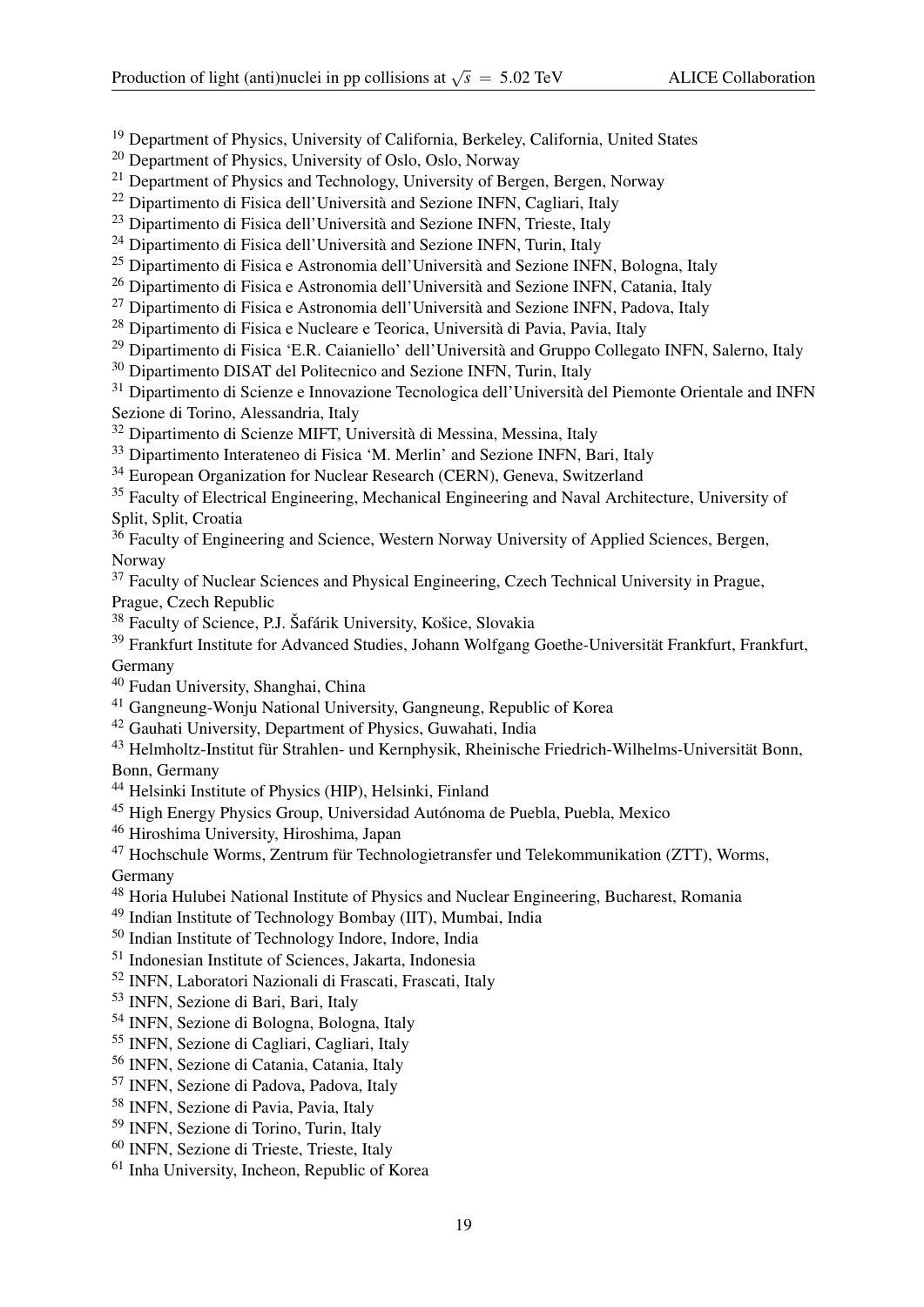<sup>62</sup> Institute for Gravitational and Subatomic Physics (GRASP), Utrecht University/Nikhef, Utrecht, Netherlands

- Institute for Nuclear Research, Academy of Sciences, Moscow, Russia
- Institute of Experimental Physics, Slovak Academy of Sciences, Košice, Slovakia
- Institute of Physics, Homi Bhabha National Institute, Bhubaneswar, India
- Institute of Physics of the Czech Academy of Sciences, Prague, Czech Republic
- Institute of Space Science (ISS), Bucharest, Romania
- Institut für Kernphysik, Johann Wolfgang Goethe-Universität Frankfurt, Frankfurt, Germany
- Instituto de Ciencias Nucleares, Universidad Nacional Autónoma de México, Mexico City, Mexico
- Instituto de Física, Universidade Federal do Rio Grande do Sul (UFRGS), Porto Alegre, Brazil
- Instituto de Física, Universidad Nacional Autónoma de México, Mexico City, Mexico
- iThemba LABS, National Research Foundation, Somerset West, South Africa
- Jeonbuk National University, Jeonju, Republic of Korea
- Johann-Wolfgang-Goethe Universität Frankfurt Institut für Informatik, Fachbereich Informatik und Mathematik, Frankfurt, Germany
- Joint Institute for Nuclear Research (JINR), Dubna, Russia
- Korea Institute of Science and Technology Information, Daejeon, Republic of Korea
- KTO Karatay University, Konya, Turkey
- Laboratoire de Physique des 2 Infinis, Irène Joliot-Curie, Orsay, France
- Laboratoire de Physique Subatomique et de Cosmologie, Université Grenoble-Alpes, CNRS-IN2P3, Grenoble, France
- Lawrence Berkeley National Laboratory, Berkeley, California, United States
- <sup>81</sup> Lund University Department of Physics, Division of Particle Physics, Lund, Sweden
- Moscow Institute for Physics and Technology, Moscow, Russia
- Nagasaki Institute of Applied Science, Nagasaki, Japan
- Nara Women's University (NWU), Nara, Japan
- <sup>85</sup> National and Kapodistrian University of Athens, School of Science, Department of Physics, Athens, Greece
- National Centre for Nuclear Research, Warsaw, Poland
- National Institute of Science Education and Research, Homi Bhabha National Institute, Jatni, India
- National Nuclear Research Center, Baku, Azerbaijan
- National Research Centre Kurchatov Institute, Moscow, Russia
- Niels Bohr Institute, University of Copenhagen, Copenhagen, Denmark
- <sup>91</sup> Nikhef, National institute for subatomic physics, Amsterdam, Netherlands
- NRC Kurchatov Institute IHEP, Protvino, Russia
- NRC «Kurchatov»Institute ITEP, Moscow, Russia
- NRNU Moscow Engineering Physics Institute, Moscow, Russia
- <sup>95</sup> Nuclear Physics Group, STFC Daresbury Laboratory, Daresbury, United Kingdom
- 96 Nuclear Physics Institute of the Czech Academy of Sciences, Řež u Prahy, Czech Republic
- Oak Ridge National Laboratory, Oak Ridge, Tennessee, United States
- Ohio State University, Columbus, Ohio, United States
- Petersburg Nuclear Physics Institute, Gatchina, Russia
- Physics department, Faculty of science, University of Zagreb, Zagreb, Croatia
- Physics Department, Panjab University, Chandigarh, India
- Physics Department, University of Jammu, Jammu, India
- Physics Department, University of Rajasthan, Jaipur, India
- Physikalisches Institut, Eberhard-Karls-Universität Tübingen, Tübingen, Germany
- Physikalisches Institut, Ruprecht-Karls-Universität Heidelberg, Heidelberg, Germany
- Physik Department, Technische Universität München, Munich, Germany
- Politecnico di Bari and Sezione INFN, Bari, Italy